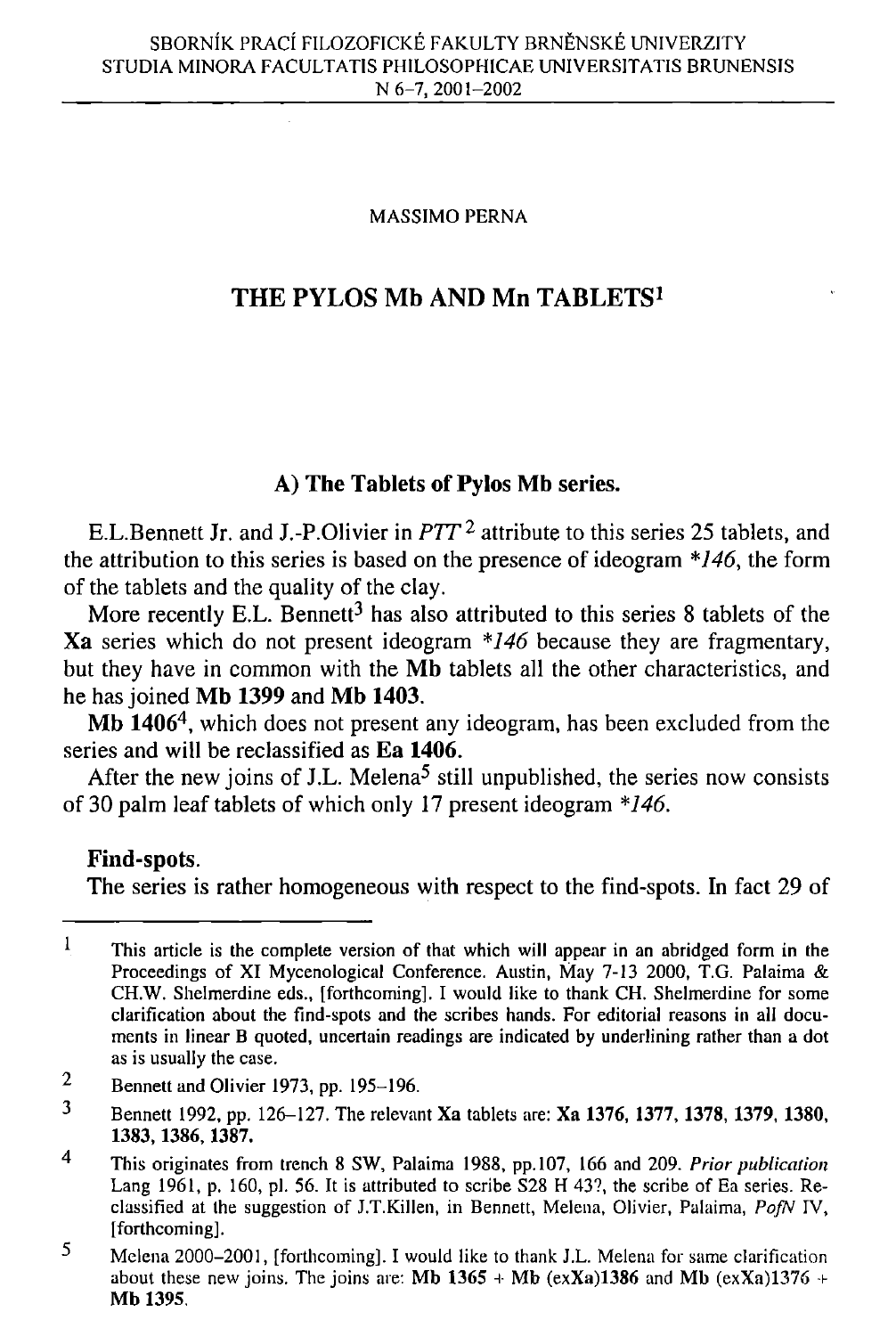the 30 tablets were recovered in the South-Western Building or in its immediate proximity<sup>6</sup> , while one, **Mb 1336,** originates from room 97 of the North-Eastern Building.(Fig. 1)

**Scribes.** 

23 of the 30 **Mb** tablets are of Hand 14. These are:

**Mb 1363,1364,1365,1366,1376,1377,1378,1379,1380,** 

**1383,1387,1396,1397,1399,1401,1404,1429,1430,1431,** 

**1432,1434,1435,1436.** 

**Mb 1398, Mb 1381** and **1405** must be ascribed to Class ii.

**Mb 1402** belongs to Class  $i^7$ 

Mb 1336, 1400 and 1433 are not attributed to any scribe.

The **Mb** tablets have a very simple scheme of recording. They consist of one or sometimes two words followed by ideogram *\*146* and numerals.^

**Mb 1396** and **Mb 1365** are two typical examples.

| Mb 1396 | a-pi-no-e-wi-jo              | $*1462$   |
|---------|------------------------------|-----------|
| Mb 1365 | $]$ ke-do-jo-no $[$ $]$ i-jo | $*1464$ [ |

Interestingly, the scheme of tablet **Mb 1396** is the same of **Na** tablets.

**Na 419** re-u-ko-to-ro *SA* 10

Both record a commodity consigned to the palace and show a toponym, the ideogram of the commodity and the numerals. It is important to underline the fact that linen and garment *\*146* represent two types of fiscal entry.

The words found in the **Mb** documents are toponyms or men's names, or in any case words identifying a particular place or a particular individual.

In two cases **(Mb 1379** and **1401)** the preposition *pa-ro* precedes the man's name.

Let us consider now all the words which appear in the series.

| $1) a-ke-o$ .<br>It appears in PY Mb 1434 | til             |      |
|-------------------------------------------|-----------------|------|
|                                           | a-ke-o, uf      | *146 |
| and PY Mb 1378.                           | a-ke-o $\lceil$ | *146 |

<sup>6</sup> **Only Mb 1396 and 1397 are found further to Southeast, in trench 14-16.** 

<sup>7</sup> **Palaima 1988, p. 118 highlights the fact that perhaps also Mb 1402 is to be attributed to hand 14. : «Of the few signs forms on Mb 1402, signs 77** *(ka)* **has a Class i form with the vertical stoke cutting the orizontal. Compare Mb 1401 (Hand I4).».** 

<sup>8</sup> **The only exception is Mb 1434, wich present the signe ti[ above a-ke-o u[** *\*146.*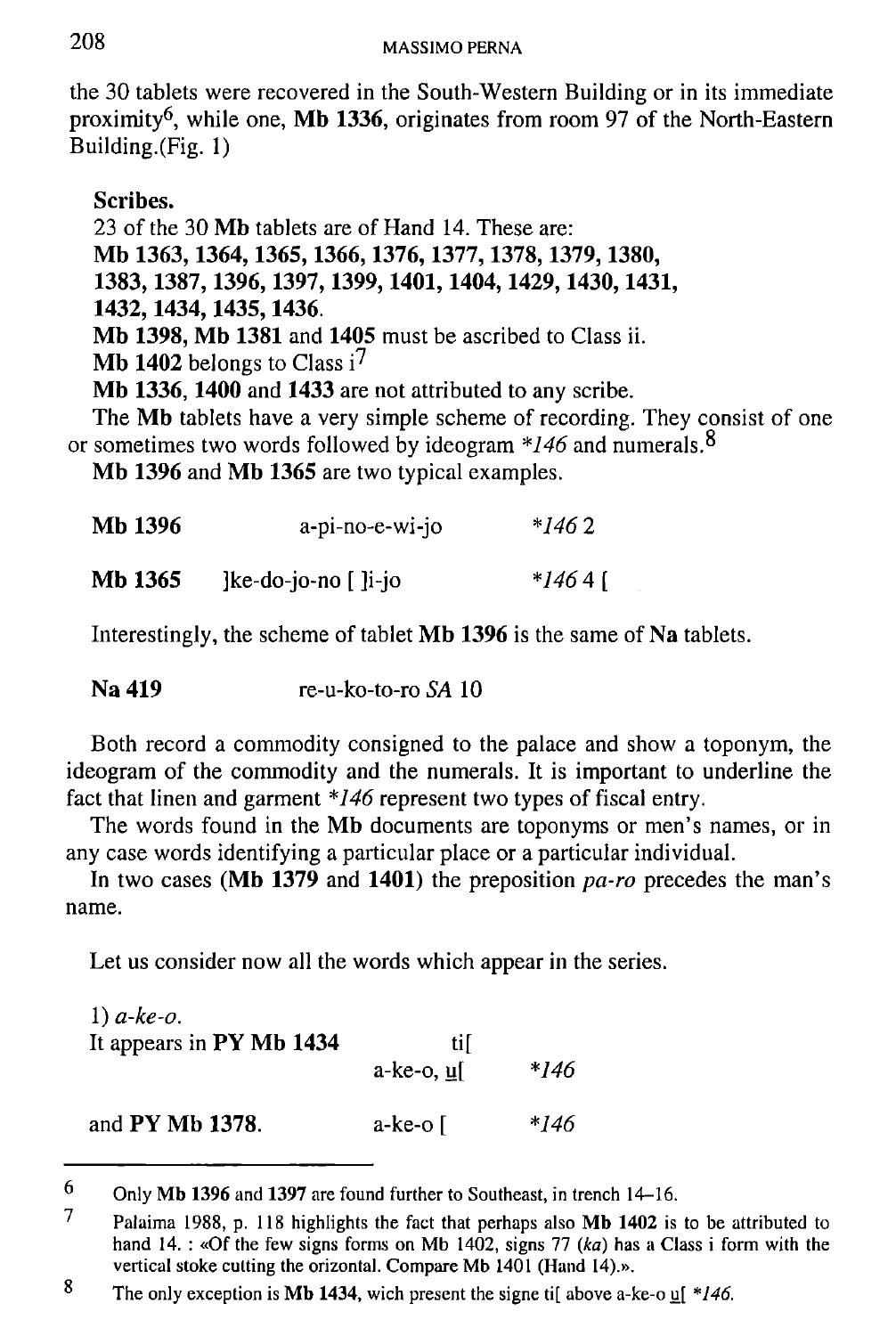It is certainly a man's name in the nominative case in PY **An 192**.14, in **Cc 660** and in **Xa 1378** (a-ke-o[ ). He is one of the collectors of Pylos, present in the genitive case in the **Cn** series.

2) *]a-ki-ri.* 

P Y **Mb 1363** ]a-ki-ri *\*146[*  It is probably the same toponym, *]ka-a-ki-ri[* present in PY **Mb 1432** which, as M. Lejeune<sup>9</sup> suggests, could be read as *pa-ka-a-ka-ri* toponym which appears in PY Na 926 or also as  $a_2$ -ke-wo-a-ki-ri which appears in Na 928.<sup>10</sup>

3) *]a-ki-ri-jo[* 

**PY Mb 1387** ]a-ki-ri-jo [  $*146$ It is probably an ethnic derived from the toponym *]a-ki-ri.* 

4) *a-pi-no-e-wi-jo.* 

P Y **Mb 1396** a-pi-no-e-wi-jo *\*146* 2

It is a well documented toponym. It appears in PY **An 37**.3, and **207**.13, in **PY Jn 605.1, in PY Nn 228.5, in PY Vn 130.3,4 and in PY Xa 58, which is in** all probability a fragment of the Na series<sup>11</sup>.

It can be located without doubt within the territory of the *de-we-ro-a<sub>3</sub>-ko-rai-ja.* 

**5)** *aj-ki-po-de.* 

**Mb 1397** a<sub>3</sub>-ki-po-de \*146[

For M. Lejeune is «loc.sing. ou nom. pl.; lieu-dit tirant sa désignation du nom αἰγίπους du "chèvrepied"»<sup>12</sup>.

Also M. Ventris and J. Chadwick<sup>13</sup> consider it a toponym. It is worth underlining the existence of the man's name a<sub>3</sub>-ki-po, which appears in **KN U 4478.9** 

<sup>9</sup> Lejeune 1971, p. 370. : «Les fragments Mb 1363:...]akiri et Mb 1432:...]kaakiri, si on les rapproche de *pakaakari*, font penser à un second élément disyllabique, que les scribes écrivaient soit —*ak(a)ri* soit —*ak(i)ri*. Le toponyme de Mb 1432 pourrait alors se restituer: *[pa]kaakiri* **et etre identique an** *pakaakari* **de Na 926;».** 

<sup>10</sup> **Shelmeidine [forthcoming], Melena 1997, pp. 284-285. I would like to thank C. W. Shelmerdine who has provided me with her texte before the publication.** 

 $11$ **Bennett and Olivier 1973, p. 271** 

 $12$ **Lejeune 1971a, pp. 344-345.** 

<sup>13</sup> **Ventris and Chadwick 1973, p. 536.**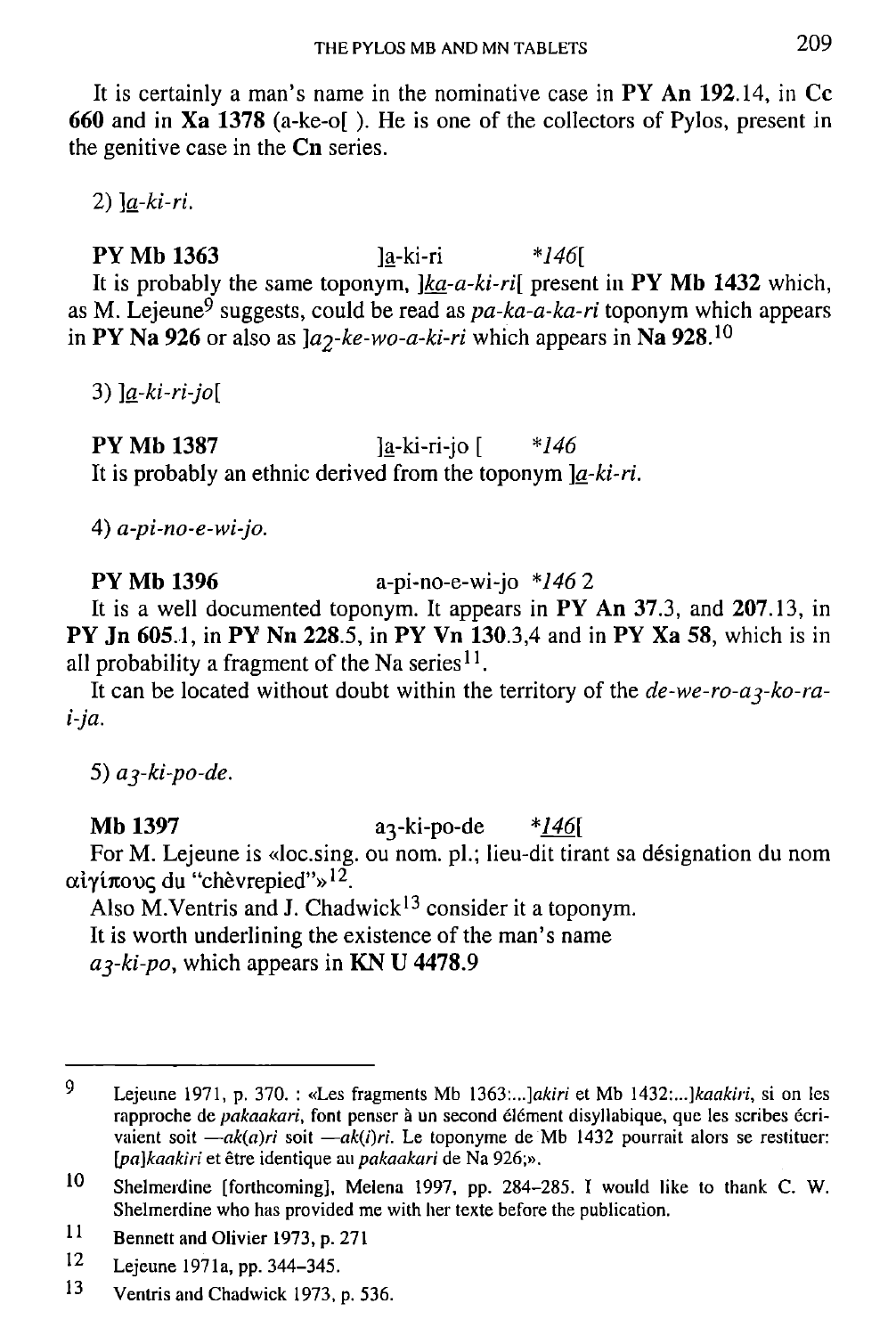6) *a^-me-wa [* 

**PY Mb 1376 a**<sub>3</sub>-me-wa [ ] *\*146* 5

 $7)$   $de.$ **7)** *]de.* 

**PY Mb 1399 Ide**  $*146111$ It is difficulty to say if this is indeed the ending of an allative. It is difficulty to say if the end of an allation  $\mathcal{L}^{\mathcal{L}}$ 

8) *di-wi-jo.* 

**PY Mb 1366** di-wi-jo *\*146 2*  Variant of *di-u-jo,* derived from the root of *di-we,* interpreted by everybody as the sanctuary of Zeus (di-wi-jo-de OLE+A v 1 in PY Fr 1230) or, less probably as a toponym.

9) *]e-na-po-w[* 

**PY Mb 1435** ]e-na-po-ro[ *\*146*  It is a well attested toponym, whose location is probably in the *de-we-ro-ajko-ra-i-ja.* It is associated three times with another toponym of the **Mb** series *api-no-e-wi-jo* in **PY An 37.4, Nn 228.7** and **Vn 130.** 

It is also attested in **PY Mn 1408.4,** in **PY An 661.3, Cn 3.5, Na 1027.** It appears to be one of the places of the *de-we-ro-ay-ko-ra-i-ja* which supplies the palace with linen.

 $10$  lio.

**PY Mb 1336 ]jo**  $*14611$ It could be the last syllable of a man's name in the genitive case, or of an ethnic, masculine or neutral.

11) *]ka-a-ki-ri [* 

**PY Mb 1432** ]ka-a-ki-ri[ *\*146*  This can be reconstructed as the toponyms pa-ka-a-ka-ri or  $\frac{a}{2}$ -ke-wo-a-ki-ri, see n°2.

12) *]-ka-te* 

**PY Mb 1402** ]-ka-te *\*146* **5**  The probable reading is *wa-na-ka-te* or *pi-ro-ka-te,* a man's name attested at *ro-u-so* in **PY Jn 832**.10 whith *pa-qo-si-jo* man's name which appears also in **Mn 1412**.2.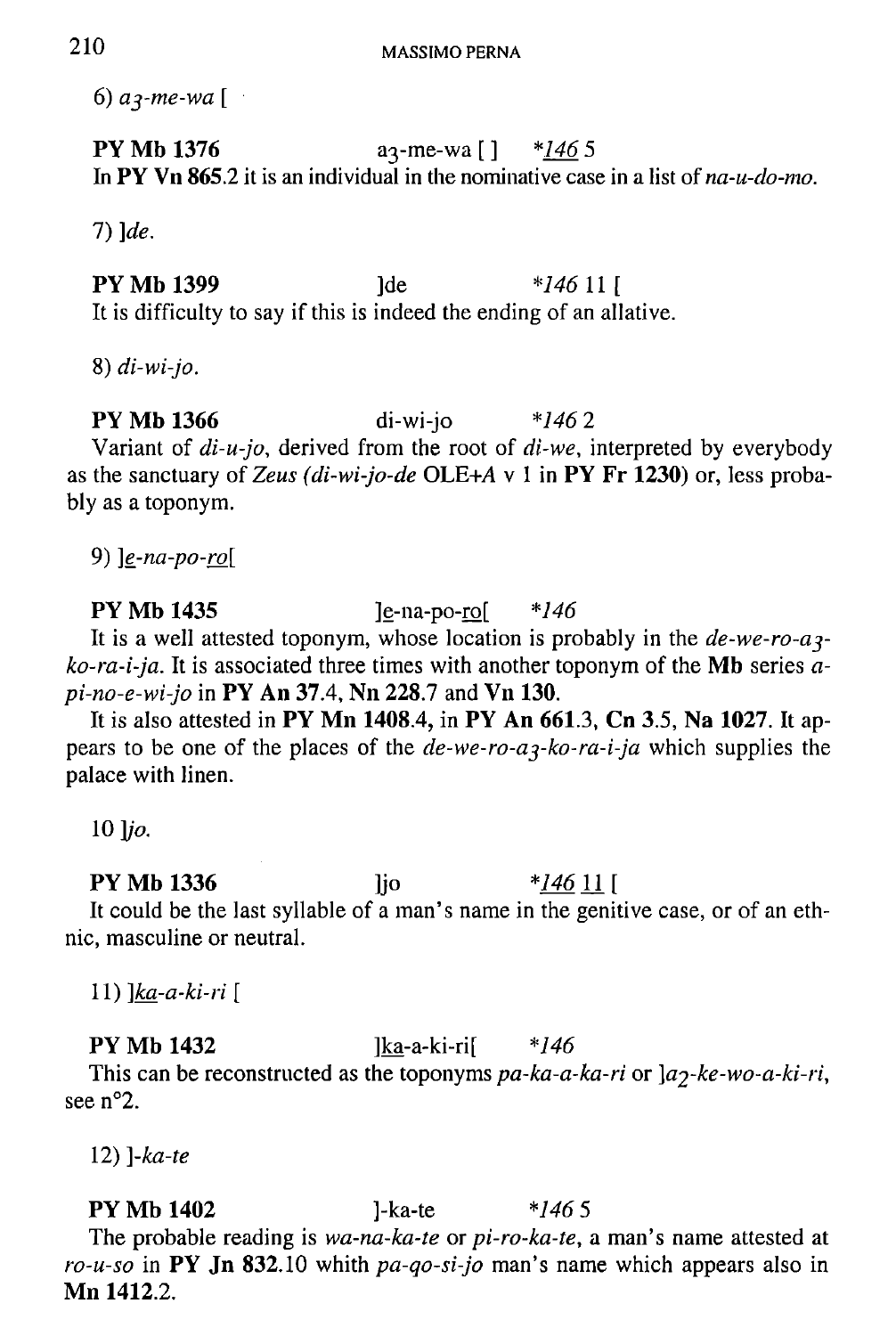It is worth remembering that ideogram *\*]46* appears in a list of goods to be used in a ceremony in honour of the *wa-na-ka* in **PY Un 2.** 

13) *ka-wa-ti-ro[* 

**PY Mb 1401** pa-ro, ka-wa-ti-ro[ *\*146* 

*ka-wa-ti-ro* is a man's name in the nominative case in **PY An 340**.2 and perhaps in **Jn 431**.24 (*]wa-ti-ro).* But here is in the dative.

As for the meaning of the preposition pa-ro, Ventris and Chadwick<sup>14</sup> translate it as: « from or at the hands of (a person) ».

C. Ruiijgh<sup>15</sup> has underlined the possibility that the expression pa-ro da-mo translates as «auprès de la communauté» or «de la communauté».

J.L. Melena<sup>16</sup> in **KN Ld 584**.2 translates *pa-ro* followed by *e-ta-wo-ne-we*, as 'apud'.

J.T.Killen<sup>17</sup>, considers *e-ta-wo-ne-u* as a finisher of textiles and translates the expression *pa-ro e-ta-wo-ne-we* « chez, at *e-ta-wo-ne-u»* , in the sense that at the time of inscribing the tablet, the textiles are still with the finisher, and will later be sent to the palace.

Olivier Piteros ad Melena<sup>18</sup> consider: «les formules avec pa-ro...une localisation sans mouvement et extérieure au centre administratif: « auprès de  $X \rightarrow \infty$ .

From the analysis of these interpretations, above all of those originating from the textile industry, it seems to me that we can translate the expression *pa-ro kawa-ti-ro* as 'from *ka-wa-ti-ro'* or more likely as 'at *ka-wa-ti-ro'* (i.e. «in the place where *ka-wa-ti-ro* resides» see *infra).* 

14) *]ke-do-jo-no[* 

**PY Mb 1365** ]ke-do-jo-no[ ]i-jo *\*146 4 [*  **=PY Mb 1386** (ex **Xa 1386)** ]ke-do-jo-no[ **+PY Mb 1365** ]i-jo *\*146* 4[

*]ke-do-jo-no[* is clearly linked with the man's name *ke-do-jo,* which appears in **PY Ua 158.** 

Probably a man's name in the genitive  $(Kép\delta oio)$  or in the nominative case (Kep56ioc;). The presence of the word *]i-jo,* presumably 'son' (gr. *vioq),* after *ke-do-jo-no,* points to a genitive. It is only attested in this document.

15) *ke-sa-da-ra.* 

**PY Mb 1380** ke-sa-da-ra, [ *\*146* 

**1 7 Killen 1979, pp.160-161** 

**1 8 Olivier, Piteros and Melena 1990, p. 152.** 

**<sup>1</sup> 4 Ventris and Chadwick 1973, p. 569** 

**<sup>1</sup> 5 Ruijgh 1967, p.95** 

**<sup>1</sup> 6 Melena 1975, p.85.**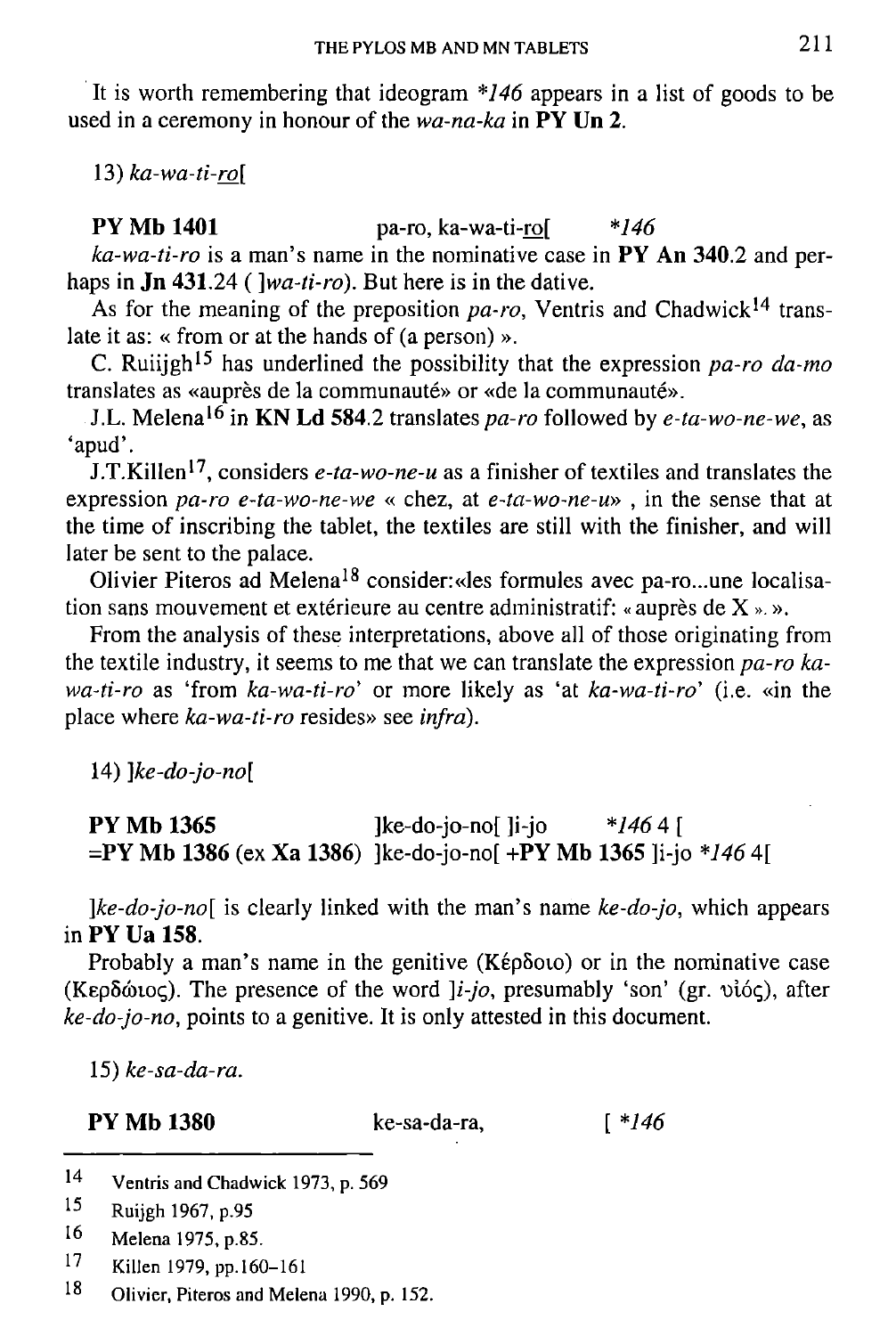It is a man's name which appears in **PY Fg 368** where he/she receives 5 units of wheat and five of figs and in **PY Fg 828** where he/she receives 5 units of wheat. More uncertain is the case of tablet **An 435**.2 *(ke[-]sa-da-ra),* which is the result of the recent joins of J.L. Melena<sup>19</sup>.

*ke-sa-da-ra* is also present in **PY Mn 1368**.2.3.

It is usually interpreted as a woman's name,  $K\alpha\sigma\sigma\alpha\nu\delta\rho\alpha$ , even if, as llievski<sup>20</sup> reports, there are men's names ending in *-da-ra* like: «Τυνδάρης, a well-know Greek mythological name...»

16) *na-me* 

**PY Mb 1379** pa-ro na-me[ *\*146* 

It is perhaps to be read as *pa-ro-na-me 2 1 .*  na-me[ is probably a man's name<sup>22</sup>.

17) *]ne-ja, ne-wa [* 

**PY Mb 1381<sup>23</sup>** ]ne-ja, ne-wa [ *\*146* 

The word *ne-wa* [ is an adjective probably in the feminine nominative plural, used in other contexts in connection with various commodities, particularly LANA in TH Of 34.1  $(a-pi-qo-ro\ ne-wa\ ko-tu-ro\ 2\ DA\ LANA\ 3...)$  and in MY **Oe 111.3** (*ne*[-wa ]o-u-ka LANA] ) with the meaning of 'new', gr. véoc as opposed to*pe-ru-si-nwa,* «last year's'».

The word *]ne-ja* can be reconstructed in various ways. Given the layout of the **Mb** tablets, which present a toponym or a man's name, and given that there is no attestation of a toponym ending in *]ne-ja,* one should perhaps look at the men's names known from Pylos. Among these, the most interesting could be  $a_3$  $pu-ke$ ]-ne-ja, which, like  $ke$ -sa-da-ra, receives food rations in PY Fn 79.1 ( $a_3$ *pu-ke-ne-ja* HORD **T** 6 V 4 OLIV 1[).

The reading *ri*]-ne-ja 'linen workers'<sup>24</sup> cannot be disregarded, considering that ideogram *\*146* represents a garment which could also be made out of linen. Less likely are the readings *i-do-me]-ne-ja,* who is a *te-o-jo do-e-ra* attested as an usufructuary in **PY Eb 498**.1 and **Ep 212.9.** and *te-do-ne-ja* woman's name attested in **PY Vn 851**.10.

**2 4 Shelmerdine [forthcoming].** 

**<sup>1</sup> 9 Melena 1997, p. 278. PY Xa 435 is reclassified as PY An 435.** 

**<sup>2</sup> 0 Ilievski 1992, p. 326** 

**<sup>2</sup> 1 Bennett and Olivier 1973, p. 271.** 

**<sup>2</sup> 2 Lindgren 1973, Part I p. 81** 

**<sup>2</sup> 3 Mb 1405 and 1381 possibly fragments of same tablet.**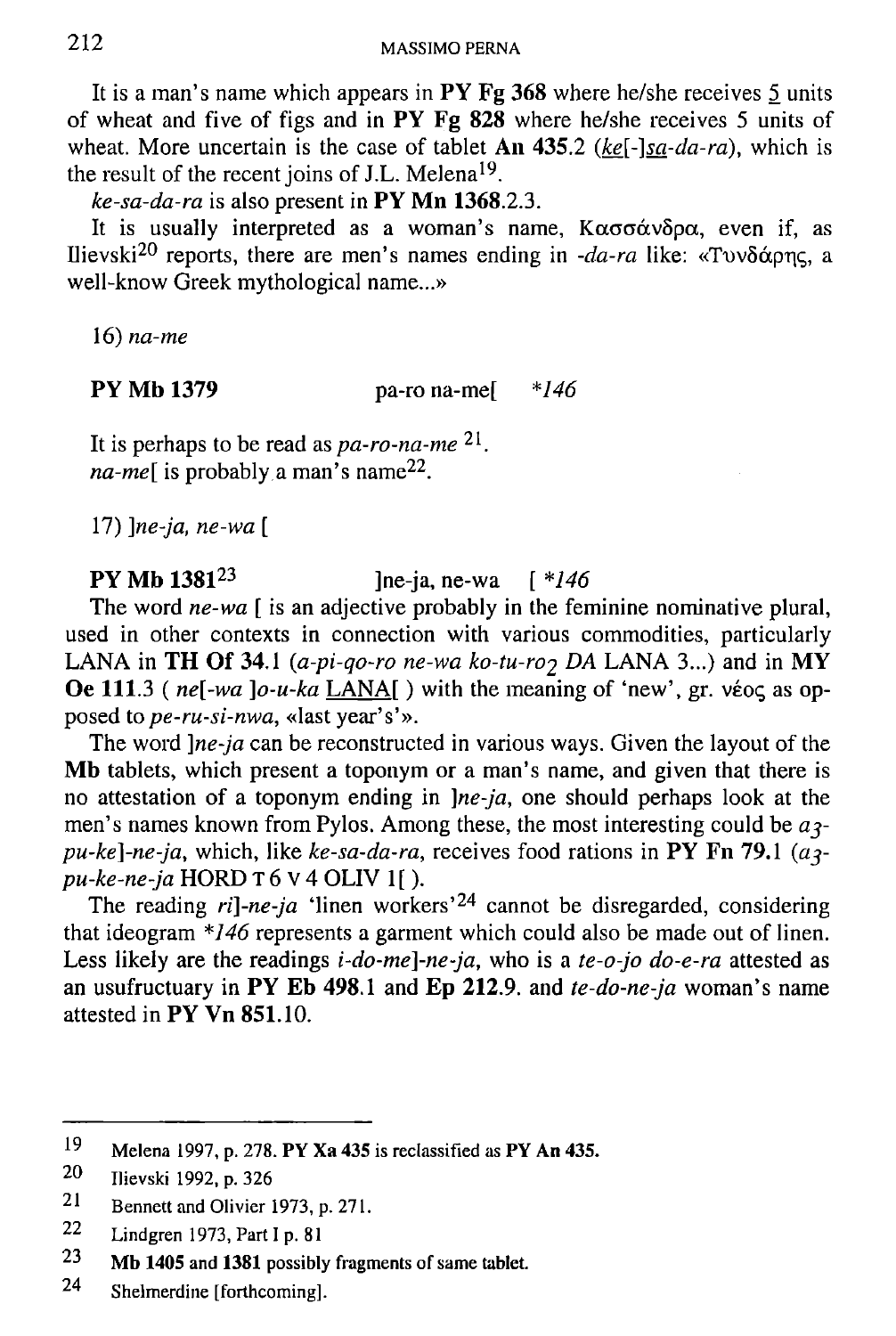18) *]-no-wi-jo [* 

P Y **Mb 1383** ]-no-wi-jo [ *\*146*  Not referable to any attested word.

19) *ro-u-so.* 

# P Y **Mb 1398** *ro-u-so \*146{*

It is a well attested toponym which can be situated in the *de-we-ro-aj-ko-rai-ja.* It is one of the nine districts of the Hither Province cited in **Ma 365**.1.

It appears also in PY **Aa 717** and **798, Ab 382** and **1099, Cn 285**.1 and **328**.1, Fr **1238** *(ro-u-]so-de),* **Jn 829**.10 and **832**.1, **Jo 438**.9, **Mn 456.7** and **1370**.1, **Un 47**.1 and **Vn 130**.12. In this last tablet it is associated with *a-pi-no-e-wi-jo*  and *e-na-po-ro,* toponyms of **Mb/Mn** series as well as *me-ta-pa, ka-ra-do-ro, pa-ki-ja-si,* which enables us, as we have seen above, to locate *a-pi-no-e-wi-jo*  and *e-na-po-ro* in the *de-we-ro-a<sub>3</sub>-ko-ra-i-ja*, and to reasonably consider them as villages of less importance then the nine districts.

20) *]se-we* 

PY **Mb 1433** ]-se-we *\*146 [*  Not referable to any attested word.

21) *u-ma[* 

PY **Mb 1405** u-ma[ *\*146*  Not referable to any attested word.

22) *wa-a2~te-pi.* 

# **PY** Mb 1377 wa-a<sub>2</sub>-te-pi, ne[ *\*146*

*wa-a2-te-pi* is a toponym also attested in **Na 1009.** It probably appears also in PY **An 207**.9 in the form *wa-aj-te-we,* where it is associated with *a-pi-no[-e-wi-jo,*  and in PY Mn 1371.1 where the first syllable is missing  $\left( \frac{a_2-te-we}{c} \right)$ .

23) *]wi-jo.* 

P Y **Mb 1436** ]wi-jo *\*146\*  It can be reconstructed, perhaps, as *di-wi-jo* **(Mb 1366)** or as the toponyms *a-pi-no-e-wi-jo* **(Mb 1396)** and *na-i-se-wi-jo* **(Mn 1408**.3), but not classifiable with certainty.

| 24) $\frac{1}{2}$ |     |         |
|-------------------|-----|---------|
| <b>PY Mb 1430</b> | wo] | $*1463$ |
| Not classifiable. |     |         |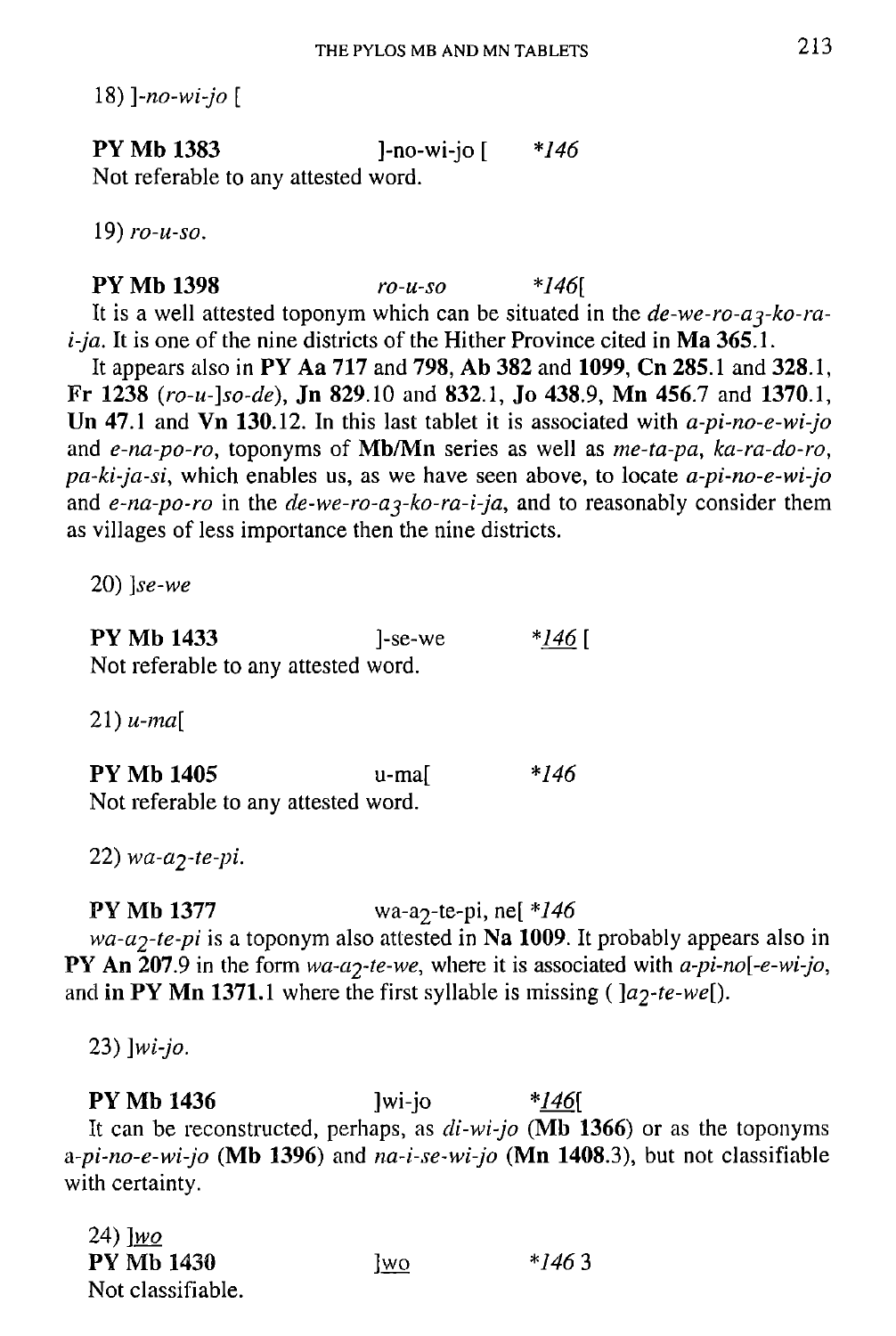In sum, in the **Mb** series, it is possible to identify 6 different individuals (plus 3, who cannot be identified with certainty), 7 toponyms, 1 adjective and 1 preposition<sup>25</sup>. (see table 1).

The case of ke-do-jo-no is likely genitive and  $(pa-ro)$  ka-wa-ti-ro is dative. For *aj-me-wa[, a-ke-o, ke-so-da-ra* and *]a-ki-ri-jo* it is impossible to define if they are in nominative case or dative.

| Men's names,<br>ethnics<br>and individuals<br>identifiable: | 6              | <b>Toponyins and</b><br>places identifiable : 7 |                | Non classifiable<br>words:                 | 10 | Adjectives: | 1 |
|-------------------------------------------------------------|----------------|-------------------------------------------------|----------------|--------------------------------------------|----|-------------|---|
| ]ke-do-jo-no[  i-jo                                         |                | di-wi-jo                                        |                | lio                                        |    | ne-waj      |   |
| a <sub>3</sub> -me-wa[                                      |                | a-pi-no-e-wi-jo                                 |                | ]-no-wi-jo [                               |    |             |   |
| a-ke-o                                                      | $\overline{2}$ | e-na-po-rol                                     | 1              | <b>lde</b>                                 |    |             |   |
| ke-sa-da-ra                                                 |                | wa-a <sub>2</sub> -te-pi                        |                | ]-ka-te                                    |    |             |   |
| <u> a</u> -ki-ri-jo                                         |                | $a_1$ -ki-po-de                                 | ı              | u-mal                                      |    |             |   |
| (pa-ro) ka-wa-ti-ro                                         |                | $ro-u-so$                                       | ı              | <u>lwo</u>                                 |    |             |   |
|                                                             |                | ]ka-a-ki-ri[                                    | 1              | wi jo                                      |    |             |   |
|                                                             |                |                                                 |                | ti[                                        |    |             |   |
|                                                             |                |                                                 |                | 쁘                                          |    |             |   |
| Probable men's names or<br>individuals:                     | 3              | <b>Prepositions:</b>                            | 1              | nel                                        |    |             |   |
| $(pa-ro)$ na-me $[$                                         | ı              | pa-ro                                           | $\overline{2}$ | <b>Common name denoting</b><br>a person: 1 |    |             |   |
| Ine ja                                                      |                |                                                 |                | i jo                                       |    |             |   |
| l-se-we                                                     |                |                                                 |                |                                            |    |             |   |

| (Table 1) |
|-----------|
|-----------|

# **B) The tablets of the Pylos Mn series.**

Let us analyse, now, the tablets of the **Mn** series and try to understand the significance of this series, which has many features in common with the **Mb**  series and, like the **Mb** series, is very fragmentary and obscure.

First of all, as already underlined by E.L. Bennett and J.-P. Olivier<sup>26</sup>, tablet **Mn** 11 must be reclassified for two reasons. Firstly, it does not present ideogram *\*146,* which appears in all **Mn** tablets. Secondly, it features four ideograms *RI, ME, \*152* and *\*249,* which do not appear in the other **Mn** tablets.

<sup>25</sup> **In Mb 1364, 1400, 1429 and 1431 appears only the ideogram** *\*J46* **and numerals. In Mb 1404, only the numerals.** 

<sup>26</sup> **Bennett and Olivier, p. 200.**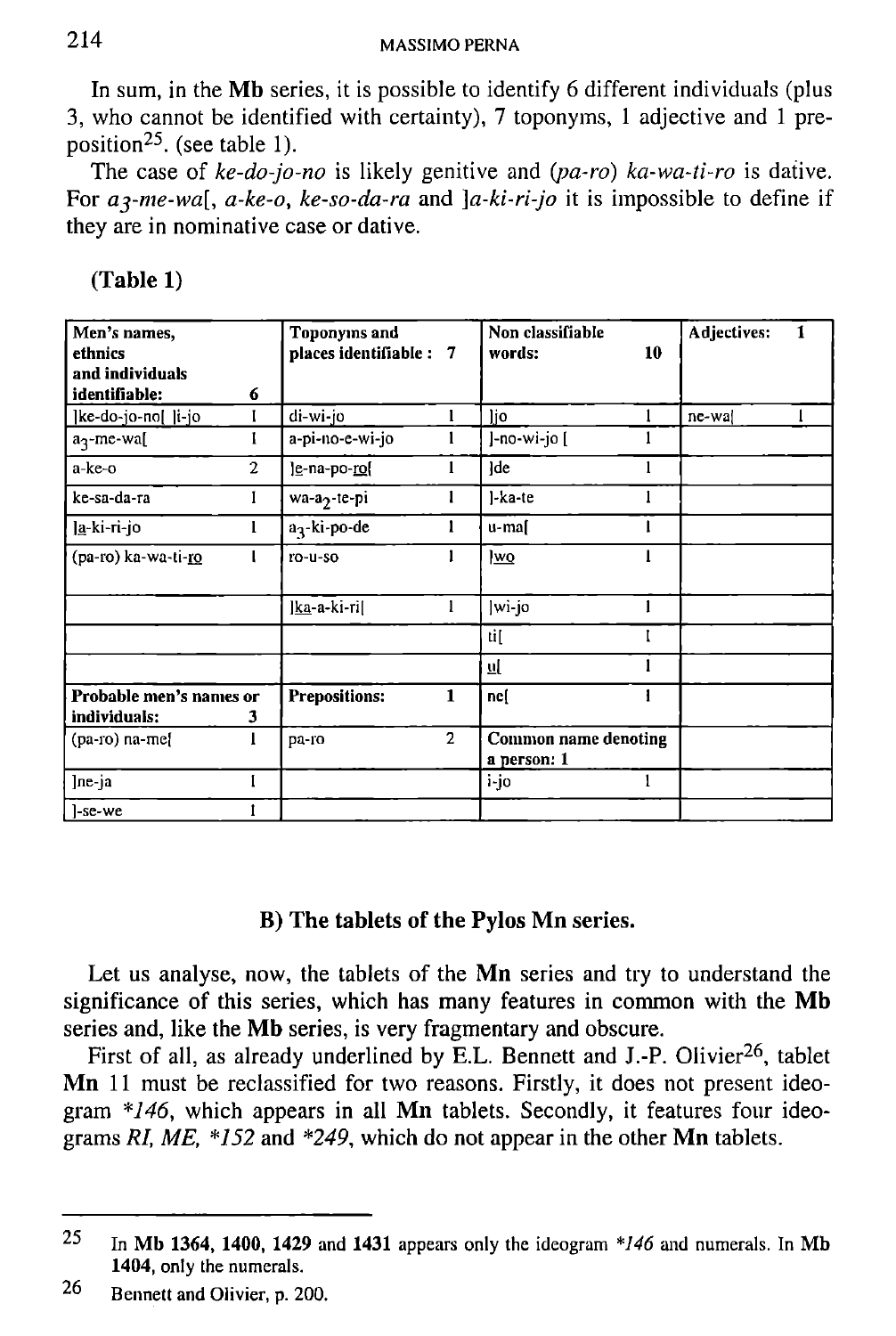Whereas the first three are found in the **Ma** series, the fourth ideogram, unidentified, only appears in this document.

In reality this tablet cannot be classified in any other existing series and only has in common with the **Mn** series the characteristic 'page' layout.

In the next edition of the texts of  $Pylos<sup>27</sup>$  this document will be included in a new series, especially created, and classified as **Mm** 11.

The **Mn** series now consists of 13 tablets, page shaped.

**Scribes.** 

Three different scribes are responsible for the inscription of these texts.

**Mn 1367,1368,1369,1371,1409,1410,1411** and **1412** are the work of scribe H 14.

**Mn 1370,1407** and **1408** are the work of stylus SI398 Cii. **Mn 162** and **456** belong to scribe S90 H2.

# **Find-spots.**

All the Mn tablets (except for Mn 162, 456 and 1409) originate from the South-Western Building.(Fig. 1)

**Mn 162** and **456** originate from the Archives Complex.

**Mn 1409** originates from the surface earth of trench 25, and was found east of the group of tablets from the South-Western Building, but can nonetheless be considered as part of this group<sup>28</sup>.(Fig.1)

Let us analyse, therefore, all these documents to highlight the links between the series **Mb** and **Mn.** 

Tablet **Mn 162** records quantities of *\*146.* 

| Mn 162 |                    |           | $\frac{1}{2}$ vacant (S90 H2) |
|--------|--------------------|-----------|-------------------------------|
|        | .2                 | $*146$ ]4 |                               |
|        | .3                 | $*146$ 14 |                               |
|        | .4<br>deest        |           |                               |
|        | .5                 | *1464     |                               |
|        | ]ka-sa-ta<br>.6    | $*1464$   |                               |
|        | .7 pa-ro, ke-ku-ro | $*1464$   |                               |
|        | .8 a-sa-ti-ja      | $*1464$   |                               |
|        | .9<br>vacat        |           |                               |
|        | $.10$ vacat [      |           |                               |

<sup>27</sup> **Bennett, Melena, Olivier and Palaima,** *PoJN,* **[forthcoming]. I would like thank J. L. Melena and J.-P. Olivier who have provided me with a prewiew of the pages relating to the Ma, Mb, Mm, Mn series and Ea 1406.** 

<sup>28</sup> **Palaima 1988, p. 77 and 164. Lang 1961, p. 159.**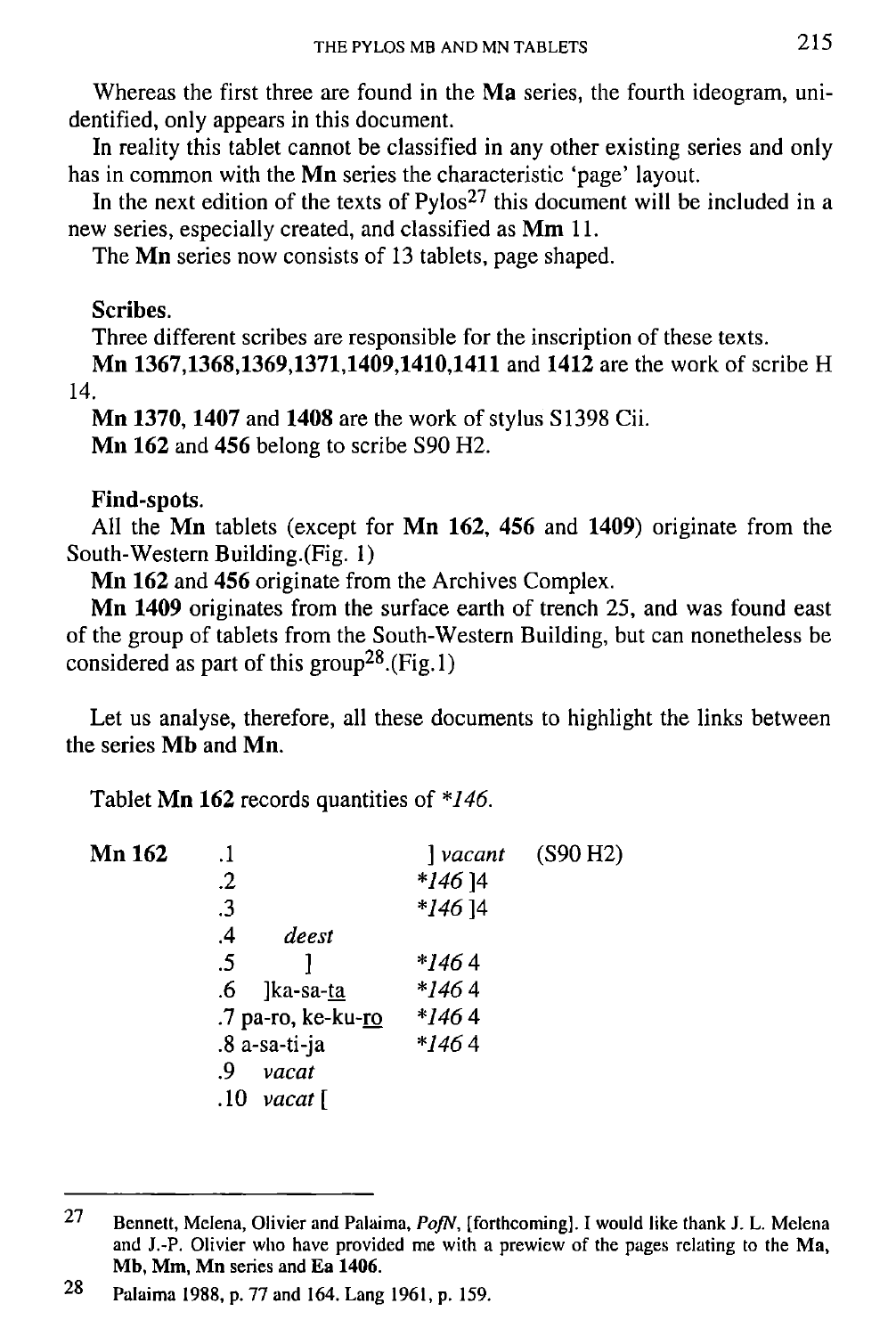In line 6 there appears *]ka-sa-ta* a hapax of difficult interpretation, probably a man's name (cf. *[.]-sa-ta* in **KN As 1517.3)** 

In line 7, « at *ke-ku-ro* » 4 units of *\*146* are recorded.

*ke-ku-ro* is a man's name also attested perhaps **in KN Xd 7656** *(ke-ku-ro [)* 

In line 8 there appears the village of *a-sa-ti-ja,* well known in both the form  $a-si-ja-ti-ja$  (On 300.11) and  $a-[-1,1]$  and  $a-[-1,1]$ . Also the name of this village is followed by 4 units of *\*146.* 

| Mn 456            |                   |           | (S90 H 2) |
|-------------------|-------------------|-----------|-----------|
|                   | .1 vestigia       |           |           |
| $\cdot$           | rel<br><u>lro</u> | *1465     |           |
| $\cdot$ 3         | ko-ro-jo-wo-wi-ja | $*1462$   |           |
| $\mathcal{A}$     | si-re-wa          | $*1462$   |           |
| $.5\,$            | me-te-to          | $*1461$   |           |
| .6                | e-wi-te-wi-jo     | $*1461$   |           |
| .7                | ro-u-so           | $*1461$   |           |
| $\boldsymbol{.8}$ | e-ri-no-wo-te     | *146 1    |           |
| .9                | sa-ri-nu-wo-te    | $*1461$   |           |
| .10               | e-pi-qo-ra2       | $*1461$ [ |           |

The tablet **Mn 456** is a list of districts and sub-districts, most of them in the *de-we-ro-ayko-ra-ja.* In fact *me-te-to, e-wi-te-wi-jo, ro-u-so, e-ri-no-wo-te* and *sa-ri-nu-wo-te* are certainly situated in the Hither Province. For *ko-ro-jo-wo-wija, si-re-wa* and *e-pi-qo-ra*<sub>2</sub> it is impossible to establish the location with certainty. The presumed presence in the first line of *re-[u-ko-to-]ro* has led Sainer<sup>29</sup> to locate the toponym ko-ro-jo-wo-wi-ja (which appears soon after re-*[u-ko-to-]ro)* in the Further Province.

This interpretation is unconvincing.

I believe various interpretations of this word are possible.

First possibility. We can consider **PY Mn 456** as a list of toponyms of the two provinces, where *re-u-ko-to-ro* appears in the first line either by chance or because it is the most prestigious location in the document, if it is true that it represents the main centre of the Further Province, as Pylos would be for the Hither Province.

Second possibility. If *re-u-ko-to-ro* is the main centre of the Further Province, why does it appear in **PY Ma 225** as a sub-district of *pi-\*82,* one of the districts of the Hither Province?

This attestation of *re-u-ko-to-ro* seems to refer to a toponym of lesser importance than the *re-u-ko-to-ro* attested in the **Ad** series, and it would be situated in another province.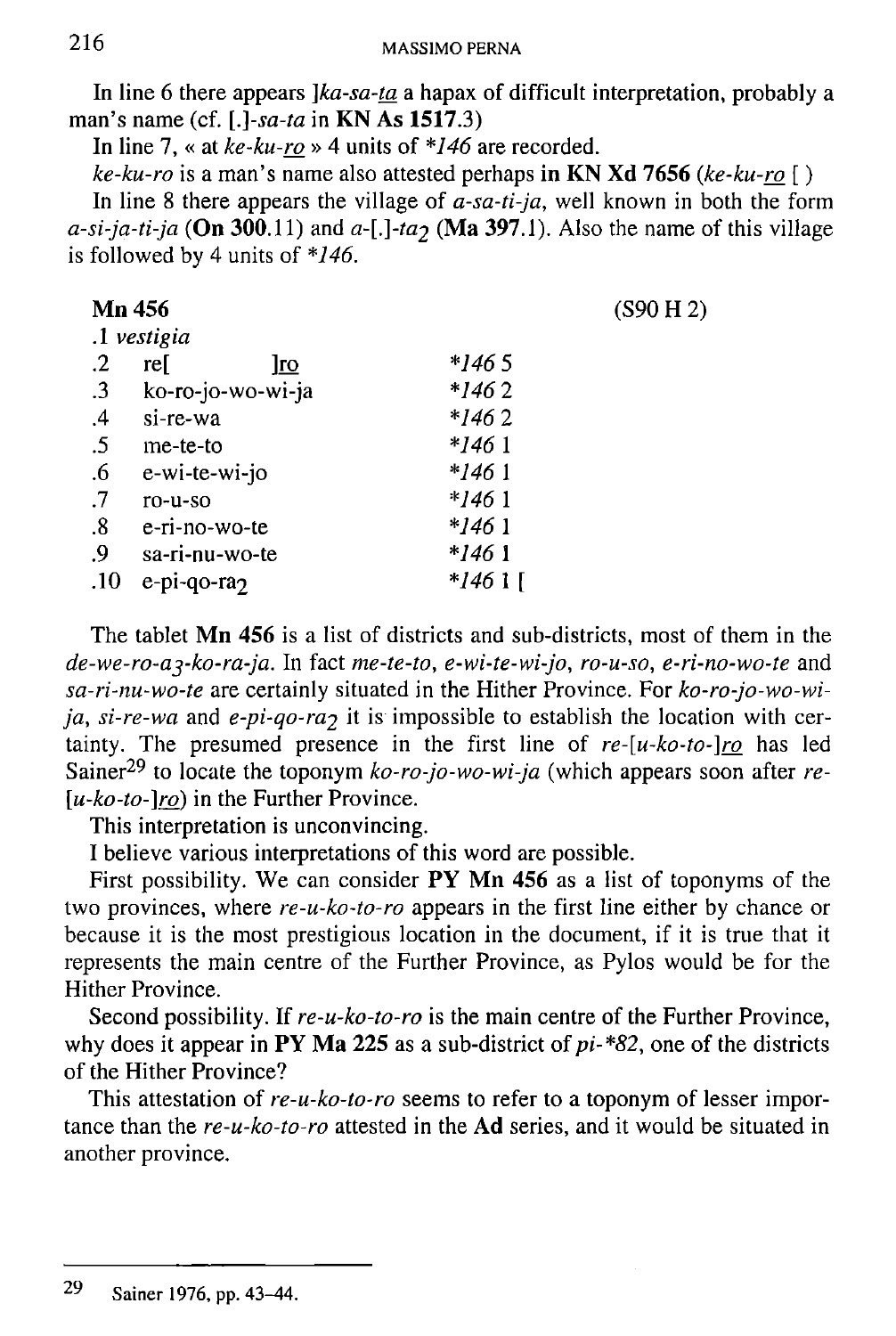J. Chadwick's explanation that: «Perhaps the solution lies in the location of this town near the frontier between the two provinces» does not seem convincing<sup>30</sup>.

A more plausible explanation, in my opinion, could be that the *re-u-ko-to-ro,*  which appears as a small village belonging to the district of *pi-\*82* in the Hither Province, is a toponym other than the one known as the main centre of the Further Province.This circumstance still occurs in both ancient and modern Greece, where in the same region one finds dozens of place names like Platanos, Monastiraki, Haghia Triada etc<sup>31</sup>.

I do not think that the argument that such a possibility would have created confusion at the time of the registration is valid, as this circumstance is well attested in the texts in Linear B also for men's names, and one name often refers to more than one individual.

No scribe would have confused the small *re-u-ko-to-ro* of *pi-\*82* with the main centre of the Further Province.

Third possibility. The reconstruction as *re[-u-ko-to-]ro* at line 1 could be wrong,  $32$  in which case, then, in all probability, this could be a list of toponyms all situated in the Hither Province.

In this case an acceptable reading could be *re-[pe-u-ri-]jo\_,* a toponym present in PY Cn 40.11.

The bottom part of the vertical line of sign JO, also common to sign RO, could have caused the confusion of reading between the two signs.

In lines 1 and 14 of **Cn 40** there appears in the genitive case *a-ke-o,* which, as we have seen, also appears **in Mb 1378** and **1434.** 

*re-pe-u-ri-jo* belongs to the Hither Province and Sainer<sup>33</sup> locates it in the vicinity of *pi-\*82.* 

**Mn 1367<sup>34</sup>**

.1 *]\*146* 26

Tablet **Mn 1368** presents in lines 2 and 3 the man's name *ke-sa-da-ra* (See series **Mb** n°15).

(H 14)

| Mn 1368                                          |       | (H 14) |
|--------------------------------------------------|-------|--------|
| $\cdot$ 1 ki <sup>-[</sup> ]-to, ka <sup>[</sup> | *146  |        |
| $.2$ ke-sa-da-ra, e- $\lceil$                    | *146  |        |
| .3 ke-sa-da-ra i-nof                             | *146  |        |
| Mn 1369                                          |       |        |
| $\mathbf{H}$                                     | *1461 |        |

**3 0 Ventris and Chadwick 1973, p. 466.** 

**3 4 Bennett and Olivier 1973, p.200:«possibly from the same tablet as Mn 1368 and 1411;»** 

**<sup>3</sup>** For the repetition of same toponyms in the Peloponnese, see Chadwick 1975, p. 40.

**<sup>3</sup> 2 Shelmerdine [forthcoming], note 80: «I exclude** *re[-u-ko-to-]ro* **(cf. Na 419) because this restoration now seems impossible.\*.** 

**<sup>3</sup> 3 Sainer 1976, p.54.**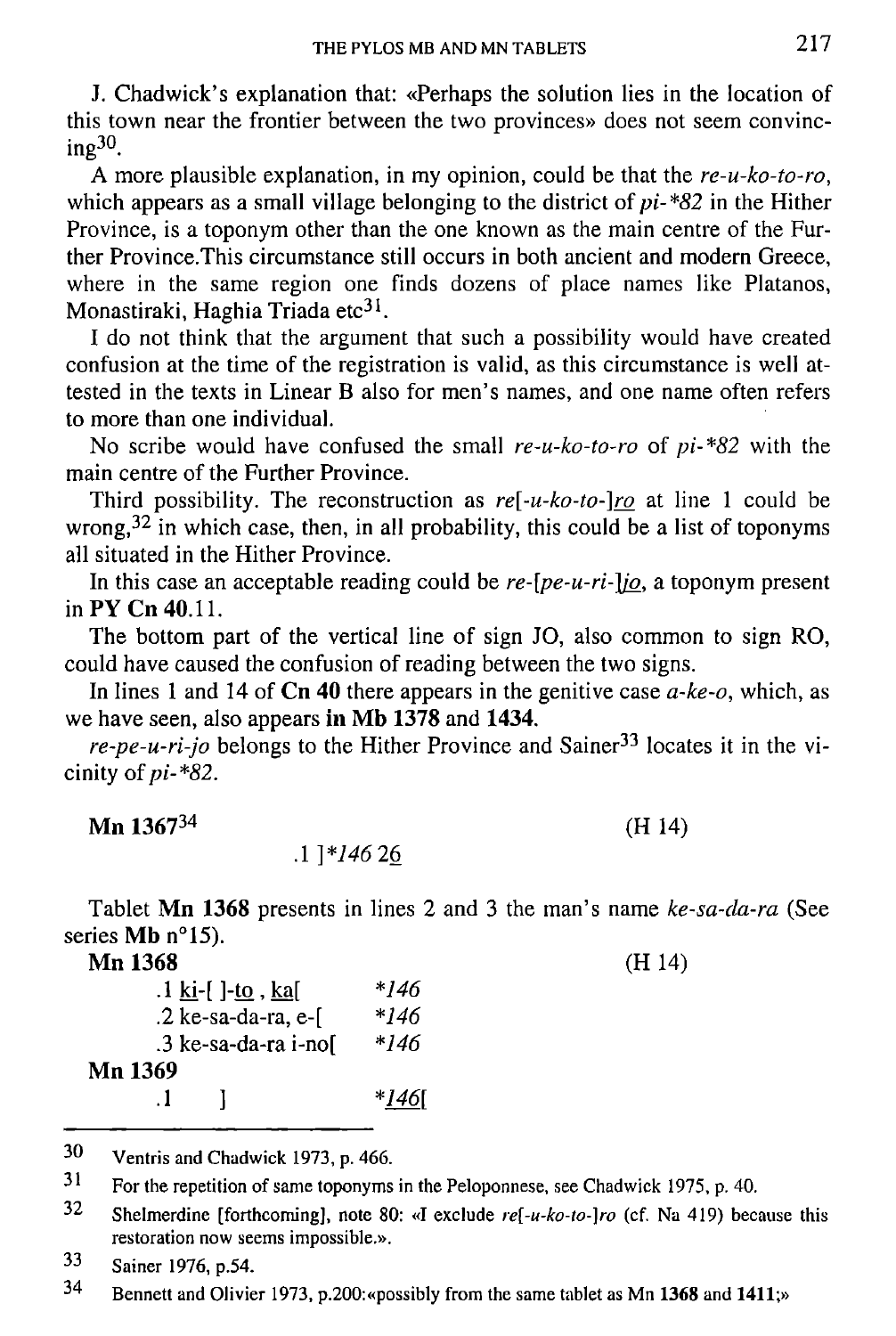| .2 | $*146$ [ |
|----|----------|
| .3 | $*146$ [ |

Tablet **Mn 1370** shows the two well-known toponyms of the Hither Province *ro-u-so* and *ro-o-wa* (See **Mn 1408)** 

. 1 ro-u-so [ *\*146 .2* ro-o-wa [ *\*146* 

In Mn 1371 in a very fragmentary context there appears the word  $]a_2$ -te-we[, which could be reconstructed as the toponyms  $wa-a^2$ -te-we of An 207.9, and *wa-<22-te-pi* of **Mb 1377.** 

#### **Mn 1371** (H 14)

| $\cdot$    | $]a_2$ -te-we[ | *146 |
|------------|----------------|------|
| $\cdot$ .2 | ]-te $[$       | *146 |

The text of **Mn 1407** is very fragmentary. Since large quantities of *\*146* are associated with the words *[\ma-ne](file:///ma-ne)* and *]-jo,* I think that these are likely to be two toponyms. In fact *-ma-ne[* in **Mn 1410**.3 follows a registration relating to an other toponym, *ma-ra-ne[-nu-we.* 

**Mn 1407** (S1398 Cii)

| .   |         |          |
|-----|---------|----------|
| . 1 | lma-ne  | $*14619$ |
| .2  | $1$ -jo | $*14627$ |
| .3  |         | $*1464$  |

In **Mn 1408** four toponyms of the Hither Province are recorded *ro-o-wa, pora-pi, na-i-se-wi-jo* and *e-na\-po-ro* 

| . 1 | ro-o-wa       | $*146$ [ |
|-----|---------------|----------|
| .2  | po-ra-pi      | $*1465$  |
| .3  | na-i-se-wi-jo | *14621   |
| .4  | e-na[-po-ro   | *146     |

The first one, *ro-o-wa,* is a well attested toponym.

It is, first of all, the site of a coastguard post as it appears from **An 519**.1 *(toro-o, o-ka, ro-o-wa)* and we also find it in **PY An 1**.2, where it appears in the list of places which have to supply rowers to be sent to *Pleuron (e-re-ta, pe-reu-ro-na-de, i-jo-te),* in **An 172**.10 and in **An 724**.1, recording absent rowers *(roo-wa, e-re-ta, a-pe-o-te).* 

*ro-o-wa* is also attested in **Mn 1370,** following *ro-u-so,* and in **Nn 228**.2 which records the debt *(o-pe-ro)* of 35 units of linen related to *ro-o-wa.* 

**Mn 1370** (S1398 Cii)

**Mn 1408** (S1398 Cii)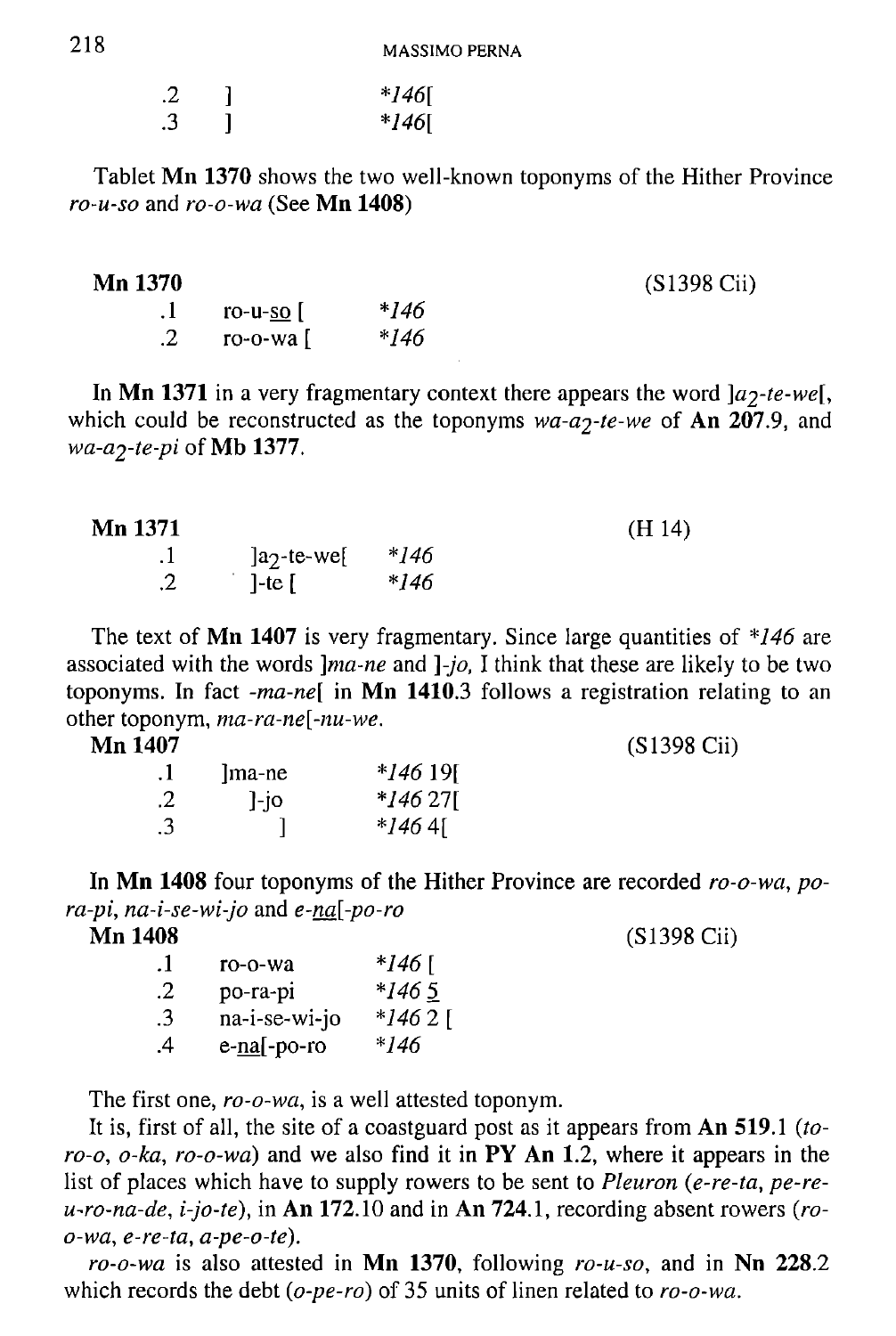On **Na 568:** «is to be restored *ro-o]-wa,* a restoration which is suggested by mention of shipwrights on tablet»<sup>35</sup>.

It is interesting to note that in **An 1**.2 *ro-o-wa* immediately precedes *ri-jo,* one of the nine districts of the Hither Province, supplying eight rowers against the five of *ri-jo.* This association reinforces the idea that *ro-o-wa* is located in this province.

M. Ventris and J.Chadwick<sup>36</sup> hypothesize that this could be the port of Pylos at the North of the Bay of Navarino.

The second toponym recorded in **Mn 1408,** *po-ra-pi,* shows the registration of 5 garments of the type \*746.

It refers, without a doubt, to a place of the Hither Province, as it is associated with toponyms of this province also in **Mn 1408**, in the above mentioned **An 1.4** (in which it supplies four rowers to be sent to *Pleurori)* and in **Nn 228**.6 (which records the debt of 10 units of linen). Finally, it appears in the dative-locative case in **An 656**.13 as a place where there are 20 *ke-ki-de,* and also in this case it is in relation to a toponym in the Hither Province, *a-ke-re-wa.* 

A.P. Sainer<sup>37</sup> locates *po-ra-pi* in the north of *a-ke-re-wa* in the bay of Navarino not too far from today's Pylos.

2f units of *\*146* are associated with the third toponym *na-i-se-wi-jo.* It appears in **Jn 692**.1 and **725**.[[18]], where it is the place in which some *ka-ke-we*  receive a certain bronze quantity as *ta-ra-si-ja.* 

The fourth toponym *e-na[-po-ro* is well documented, and it is likely to be situated in the *de-we-ro-a<sub>3</sub>-ko-ra-i-ja*.

*e-na-po-ro* is associated three times with *a-pi-no-e-wi-jo,* in **PY An 37.4, Nn 228**.6 and **Vn 130**.5.

It also appears in **PY An 661**.3, **Cn 3**.5, **Mb 1435** and **Na 1027.** 

**In Mn 1409** only the word *qe-re-me[* appears, which can be reconstructed probably as the toponym *qe-re-me-e* also present in **Na 540.** 

| Mn 1409 |                 | (H 14) |
|---------|-----------------|--------|
| . 1     | vestigia [      |        |
| .2      | qe-re-me $*146$ |        |

In **Mn 1410,** in line 1 there appears the word *wi-ja-we[* which can be reconstructed as  $wi$ -ja-we-ra<sub>2</sub>, a toponym which can convincingly be located in the Hither Province, since in Cn 643.2 and Cn 719.11,12 it is associated with two toponyms of *de-we-ro-a^-ko-ra-i-ja, ma-ro-pi* and*pi-\*82.* 

**Mn 1410** (H 14)

| .1 wi-ja- <u>we</u> [ | *146 |
|-----------------------|------|
| .2 ma-ra-nel          | *146 |
| $.3$ [.]-ma-ne[       | *146 |

**<sup>35</sup>  Sainer 1976, p.55.** 

**<sup>36</sup>  Ventris and Chadwick 1973, p. 187.** 

**Sainer 1976, p.51. 37**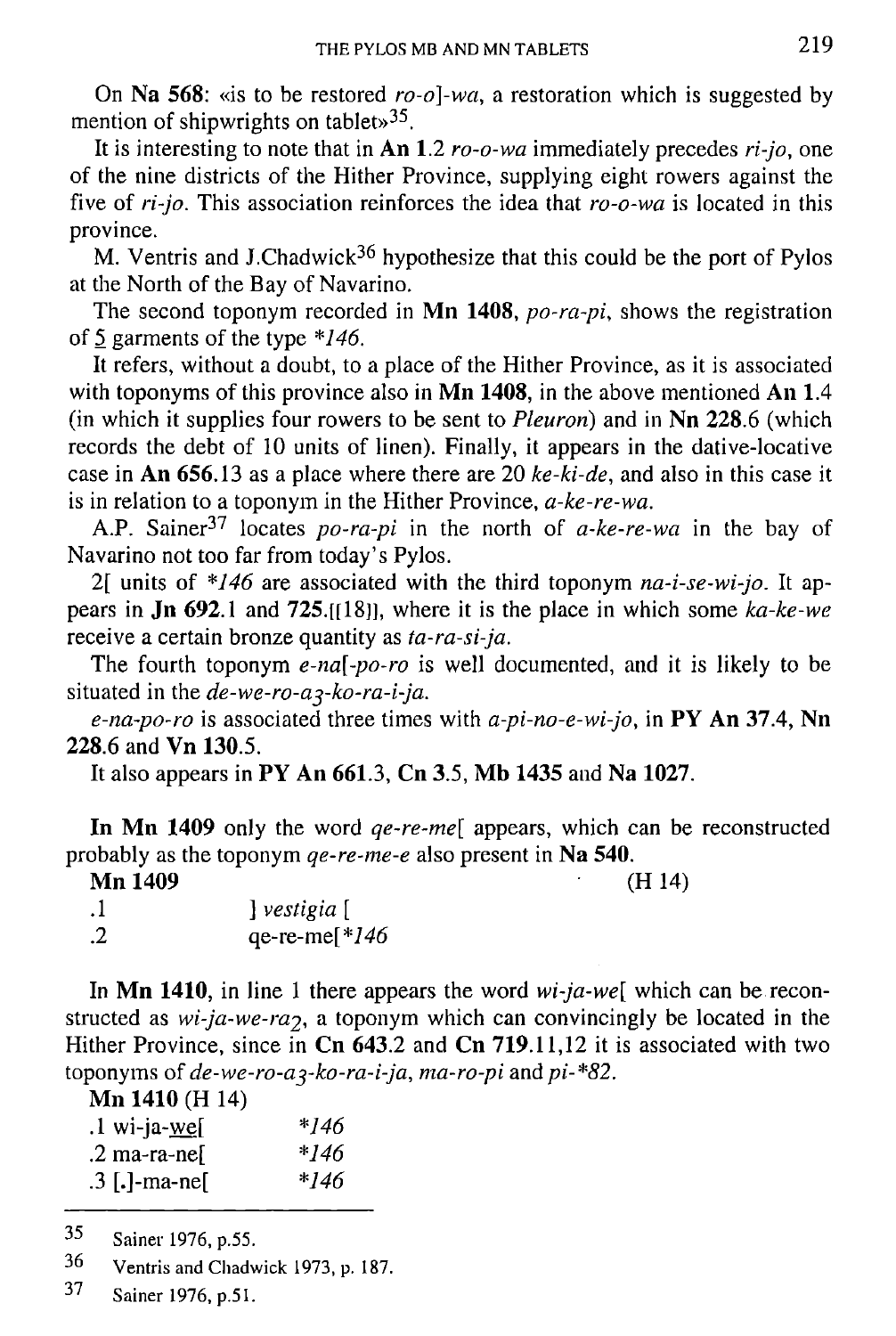.4 ] *vestigia [* 

In line 2 there appears the word *ma-ra-ne[* which can be reconstructed as *mara-ne[-nu-we.* This toponym which supplies 40 rowers in **An 610**.11, is located by A.P.Sainer<sup>38</sup> on the coast south of the Hither Province, whereas S.Hiller<sup>39</sup> locates it in the Further Province between *za-ma-e-wi-ja* and *ra-wa-ra-ta<sub>2</sub>* 

The toponym *ma-ra-ne-nu-we* is to be related to the ethnic *ma-ra-ne-ni-jo,*  but I do not find enough evidence to exclude, as Sainer<sup>40</sup> does, (without a reason) that this ethnic represents the inhabitants of *ma-ra-ne-nu-we.* For [.]-ma-ne in line 3, see **Mn 1407.** 

In Mn **1411** *e-re-de* and *ma-se-de* are probably two toponyms with the ending of the allative. *ma-se-de* is followed by *ro-u-si[* which is probably to be reconstructed as *ro-u-si-jo a-ko-ro,* adjectif of *ro-u-so* also present in **Mb 1398.**(Cf. *ro-u-si-jo a-ko-ro* in **PY Fr 1220**.1, **1226**.1, **Ua 1413 Un 47**.1 and **Vn 10**.4). Therefore, like *ro-u-so, ma-se-de* probably is to be located in the Hither Province.

| Mn 1411           |      | (H 14) |
|-------------------|------|--------|
| 1 vestigia        |      |        |
| $2$ e-re-de, wal  | *146 |        |
| ma-se-de, ro-u-si | *146 |        |

The tablets **Mn 1411** and **Mb 1336** present anomalies compared to the other tablets in the **Mb/Mn** series.

In **Mn 1411** *ma-se-de* and *e-re-de* would seem to be allatives. This opinion is held by M. Lejeune<sup>41</sup>, who considers the two words to be accusative singulars in -ny of a toponym in -e j. The problem is that in the Linear B texts no example exists, and Lejeune proposes this hypothesis although aware of its limitations. If, following Lejeune, we consider *ma-se-de* and *e-re-de* two allatives, we should automatically maintain that the quantities of *\*146* are registered as outgoing, not as incoming.

The other attestations of *ma-se-de* in Cc 1285 (*ma-se-de*, OVIS<sup>m</sup> 6[) and *e-re-de* in **PY Frl228** *(wa-na-so-i, e-re-de* **OLE** *+ PAv* 1) does not give us any interesting indication.

I maintain that given the lack of attestation, it is not possible to pronounce on the significance of these two terms.

**Mb 1336** probably present an analogous situation if we admit that *di-wi-jo*  represents the sanctuary of Zeus. Also in this case *\*146* would be outgoing, be-

**J S Sainer 1976, p. 44.** 

**<sup>3</sup> 9 Hiller 1972, p. 24 and ss., 28, 231 and ss.** 

**<sup>4</sup> 0 Sainer 1976, p.44.** 

**<sup>4</sup> 1 Lejeune 1971b, p.261-262.**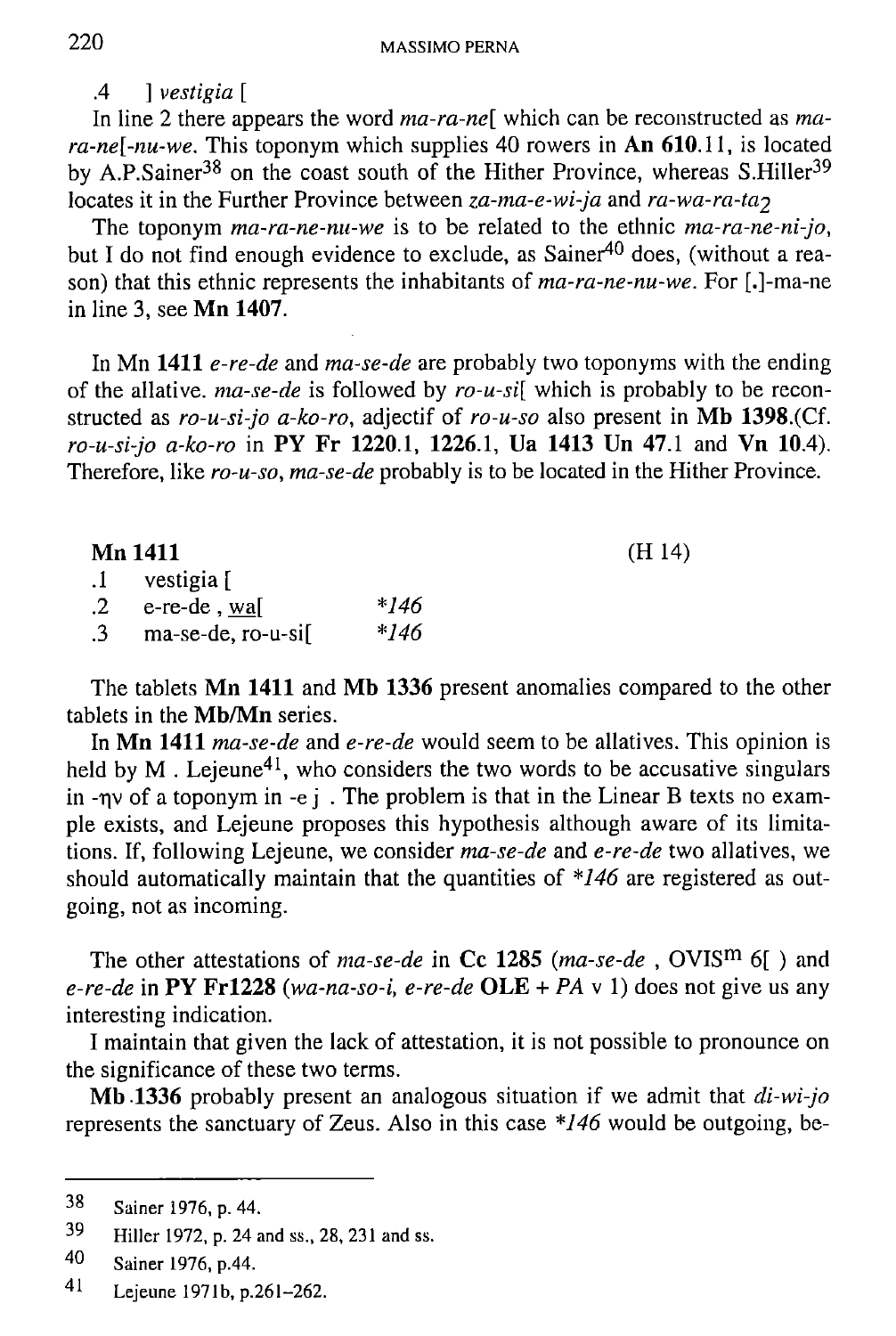cause this product (like all the **Ma** products) is recorded in other texts **(Un 6**.6, **Un 853**.3 **Un 2**.6) as being distributed to sanctuaries rather than the other way round. If this were the case, the fact that **Mb 1336** is the only **Mb** tablet not to come from the Southwestern Building could be relevant. As well as the scribe is not among the scribes of the **Mb** series.

If, on the other hand, *di-wi-jo* is a toponym, then the problem does not arise.

Therefore, from the analysis of **Mn 1411** and **Mb 1336,** we can assume that currently it is not possible to understand these documents nor precisely define their function. But if we could prove that both documents recorded goods which were outgoing, then how could we justify these two exceptions to the rule?

I have no difficulty in accepting that some **Mb** or **Mn** tablets could record *\*146* as exiting the palace. Indeed, the fact that they belong to these two series does not automatically imply that the documents recorded goods which were only incoming.

If we consider tablet **Ua 1413** we note that like the **Mb** tablets, it presents a palm leaf shape, the same type of clay, and ideogram *\*146.* Furthermore, the scribe of **Ua 1413** (Ci) is one of the scribes of the **Mb** series. Finally, also **Ua**  1413 comes from the Southwestern Building<sup>42</sup>.

Line **2** of this document contains the toponym *ro-u-si-jo a-ko-ro,* which also appears in **Mn 1411.** The only difference which determines its classification in series **Ua** is the simultaneous presence of ideogram *\*166+WE* and of ideogram *\*146* so that if the tablet which is already mutilated on the right lacked a further fragment and ideogram *\*166,* this would no doubt have been catalogued as **Mb.** 

In this text, eight garments (7 units of *\*146* and 1 of *\*166+WE)* were sent into a sanctuary in the territory of *ro-u-so.* 

If **Mb 1411** and **Mb 1336** had really recorded *\*146* at the exit, then the three documents would have the same meaning, as they would record consignments of garments to sanctuaries, two of which are in the territory of *ro-u-so.* 

In the first line of **Mn 1412** there is the preposition *pa-ro* followed by *ka-ra[*  (or perhaps ka-ra-wal) which F.A. Jorro<sup>43</sup> considers as a man's name. If the reading of the third sign were correct, this could be the name *ka-ra-wa-ni-ta,*  which appears in PY Cn 45.12 (pu-ro ra-wa-ra-ti-jo ka-ra-wa-ni-ta a-ke-o-jo CAP<sup>m</sup> 100) and is associated with  $a$ -ke-o, a collector who appears in the Mb and **Mn** series<sup>44</sup>.

# **Mn 1412** (H 14)

| $*146$ |
|--------|
| $*146$ |
| *146   |
|        |

<sup>42</sup> **Palaima 1988, p. 118: «Ua 1413 resembles Mb 1434 (Hand 14) in clay texture, tablet size and arrangment of text.».** 

<sup>43</sup> **Jorro 1993, p. 323** 

<sup>44</sup> **In** *PofN* **IV ka-ra-do-wo is not excluded.**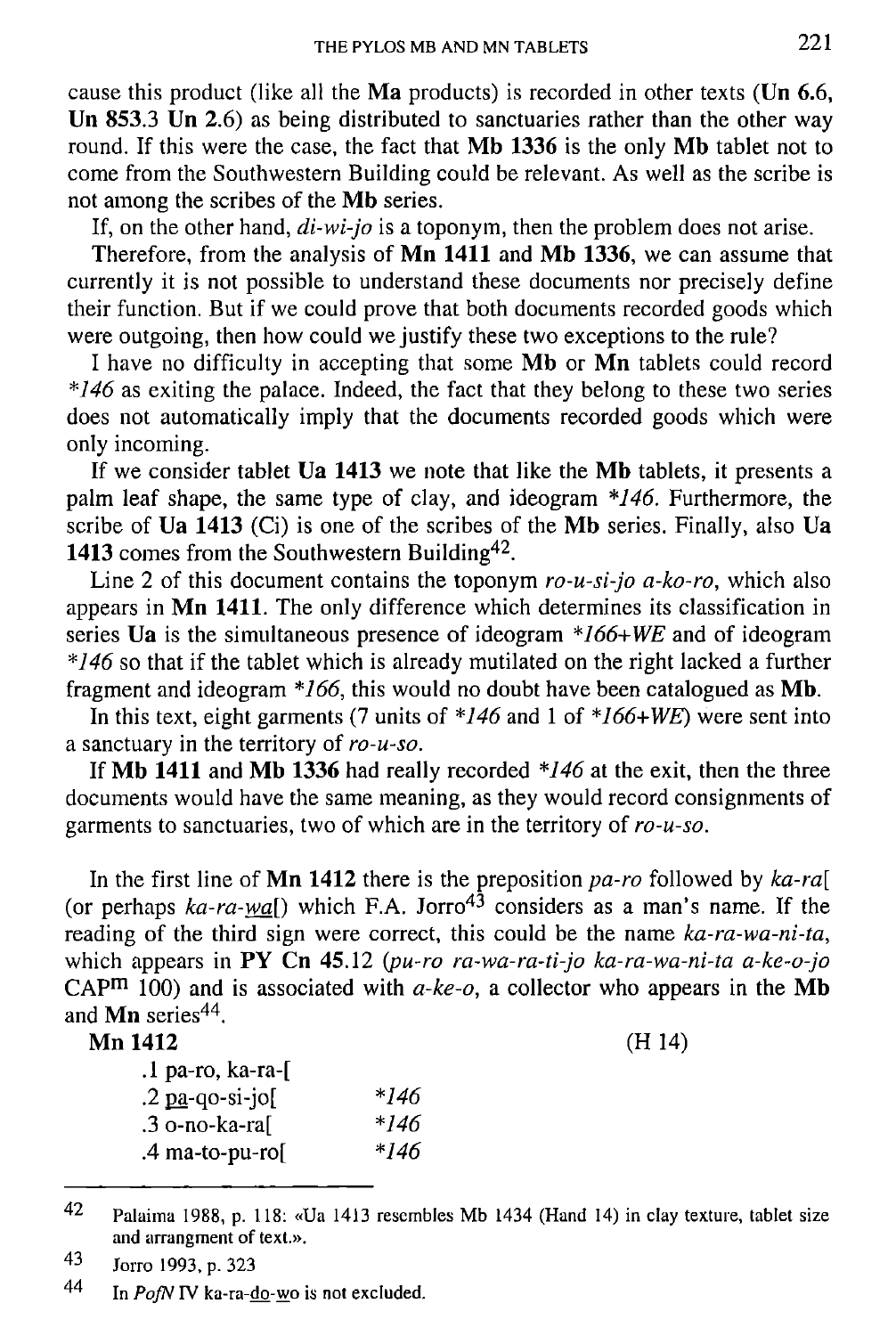| .5 da-nu-wa-a-rif | *146 |
|-------------------|------|
| .6 po-ro[         | *146 |

For the meaning of the preposition *pa-ro,* please refer to the n°13 **(Mb 1401)**  above.

*P&-qo-si-jo[* (or *pa-qo-si-jo-jo[*) appears in line 2, this being a man's name in the nominative or genitive case; A *pa-qo-si-jo* is recorded in **Jn 601**.8 *(qa-si-reu, pa-qo-si[-jo* ] 1) and in **Jn 310**.8 under the heading *]a-ke-re-wa, ka-ke-we, tara-si-ja, e-ko-te.* In **Jn 832** the bronze-smith/decorators recorded (among whom is *pa-qo-si-jo)* are related to the place of *ro-u-so (ro-u-so ka-ke-we, a-ke-te-re),*  also present in the **Mb** and **Mn** series. In line 10 *pa-qo-si-jo* precede the men's name *pi-ro-ka-te* probably the same which appear in **Mb 1402** (]-ka-te *\*146* 5 ). Therefore is probably that the *pa-qo-si-jo* of **Jn 832** is the same individual attested in **Mn 1412.** 

In line 3 there is the toponym *o-no-ka-ra[* which is probably to be identified with *o]-no-ka-ra-o-re* of **Na 1038.** 

In line 4 the toponym *ma-to-pu-ro[* is probably a variant of the toponym *mato-ro-pu-ro45* **(Cn 595**.5) whose location remains uncertain.

A hapax appears in line 5,  $da$ -nu-wa-a-ri<sup>[</sup> which M.Ventris and J.Chadwick<sup>46</sup> consider a toponym.

In line 6 *po-ro[* cannot easily be interpreted.

From the table below one realises that, contrary to what happens in the **Mb**  series, the majority of the words which are clearly identifiable are toponyms. We have 25 attestations of 23 different toponyms, and there are only 3 men's names which are identifiable with certainty.

The case of *(pa-ro) ke-ku-ro* is dative. For *ke-sa-da-ra* and *pa-qo-si-jo* it is impossible to define if they are in nominative case for dative.

| Men's names             | 3 | <b>Toponyms</b>        | 23 | e-re-de                   |              | 2 |
|-------------------------|---|------------------------|----|---------------------------|--------------|---|
| ke-ku-ro                |   | a-sa-ti-ja             |    | ma-se-de                  |              |   |
| ke-sa-da-ra             |   | rel<br>l-ro            |    | o-no-ka-ra[-o-re          |              |   |
| pa-qo-si-jo             |   | ko-ro-jo-wo-wi-ja      |    |                           |              |   |
|                         |   | si-re-wa 1             |    | <b>Uncertain Toponyms</b> | $\mathbf{2}$ |   |
| Uncertain men's names 2 |   | e-wi-te-wi-jo          |    | da-nu-wa-a-rif            |              |   |
| ka-ra[wa-ni-ta          |   | ro-u-so                |    | lma-ne                    |              |   |
| ]ka-sa-ta               |   | me-te-to               |    |                           |              |   |
| Unidentifiable words    |   | e-ri-nu-wo-te          |    |                           |              |   |
| $e-f$                   |   | sa-ri-nu-wo-te         |    |                           |              |   |
| $]-te$                  |   | $e$ -pi-qo-ra $\gamma$ |    | Prepositions              |              |   |
| $i$ -no $[i]$           |   | ro-o-wa                | 2  |                           |              |   |
| $e-$ [                  |   | $]a_2$ -te-we[         |    | pa-ro                     |              |   |

**(Table 2)** 

45 **Bennett and Olivier 1973, p. 200.** 

46 **Ventris and Chadwick 1973, p. 538.**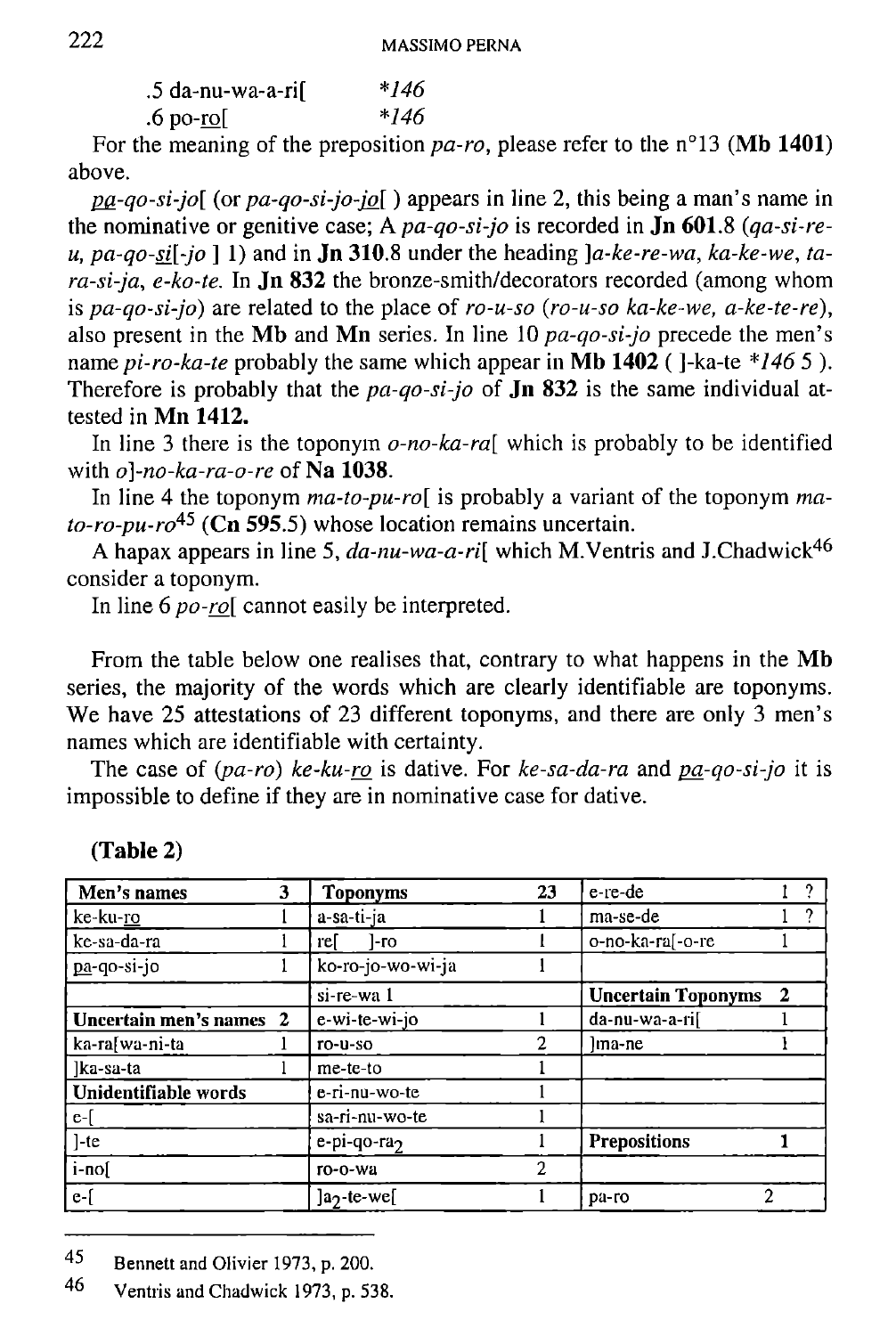| -ma-nel                            | po-ra-pi            |  |  |
|------------------------------------|---------------------|--|--|
| ]-jo                               | na-i-se-wi-jo       |  |  |
| wa[                                | ma-to-pu-ro[        |  |  |
| po-rol                             | ro-u-si[-jo a-ko-ro |  |  |
| <u>ki</u> -[<br>$]-\underline{to}$ | e-na[po-ro          |  |  |
| ka[                                | qe-re-me[-e         |  |  |
|                                    | wi-ja-we[-ra2       |  |  |
|                                    | ma-ra-ne[-nu-we     |  |  |

How can we interpret the registrations of the **Mb** and **Mn** series?

In the document which present only a toponym followed by a certain quantity of *\*146,* is the product registered as incoming or outgoing?

First of all it should be said that in the case of the **Mb** tablets the quantities vary from 1 to 5 units except for two cases in which there are 11 pieces.

I think that these registrations of *\*146* cannot be interpreted as outgoing, as one could not explain how the palace should receive as a contribution, for instance, from the entire district of *ro-u-so,* 17 units of *\*146* and then send up to 11 units to a smaller site.

If one imagines that the commodities are arriving at the palace, then everything becomes clear. Also in a tablet like **Ma 333** only the name of a place sending *\*146*  to the palace is registered, followed by the ideogram and the numerals.

The role of the men's names remains to be explained, whether they appear alone as *a-ke-o, a^-me-wa[, ke-sa-da-ra, pa-qo-si-jo* and *ke-do-jo-no,* or preceded by the preposition *pa-ro* like *ka-wa-ti-ro* and *ke-ku-ro.* In the case of the men's names which appear without the preposition, if we imagine that the commodity is recorded on exit, i.e. as consigned, for instance, to *a^-me-wa[* in five units **(Mb 1376),** we have to explain why in **Ma 193** the entire district of *rijo* collects a total of 17 units of  $*146$  for delivery to the palace, while  $a_3$ -me-wall alone would recive five units. Besides, this individual, who would receive about a third of the contribution from the whole district, appears to be a modest *na-udo-mo* (provided he is the same individual) cited only once in **PY Vn 865.2.** 

We should not forget that only very few units of *\*146* are offered even to divinities (one unit to *e-ne-si-da-o-ne* in **KN M 719).** 

A possible explanation is that these individuals do not receive but rather send a certain quantity of *\*146* to the palace. The registrations of the **Mb** and **Mn**  series, therefore, would record consignments to the palace from an individual or a place.

In the case of **Mb 1401,** *pa-ro ka-wa-ti-ro* would mean either 'from ka-wa-tiro', and in this case pa-ro would be a more precise specification than in the other cases, or — more convincingly — 'at ka-wa-ti-ro' in the sense that a certain quantity of *\*146* is situated momentarily with this individual, to be subsequently delivered to the palace. We have already seen that J.T. Killen<sup>47</sup> had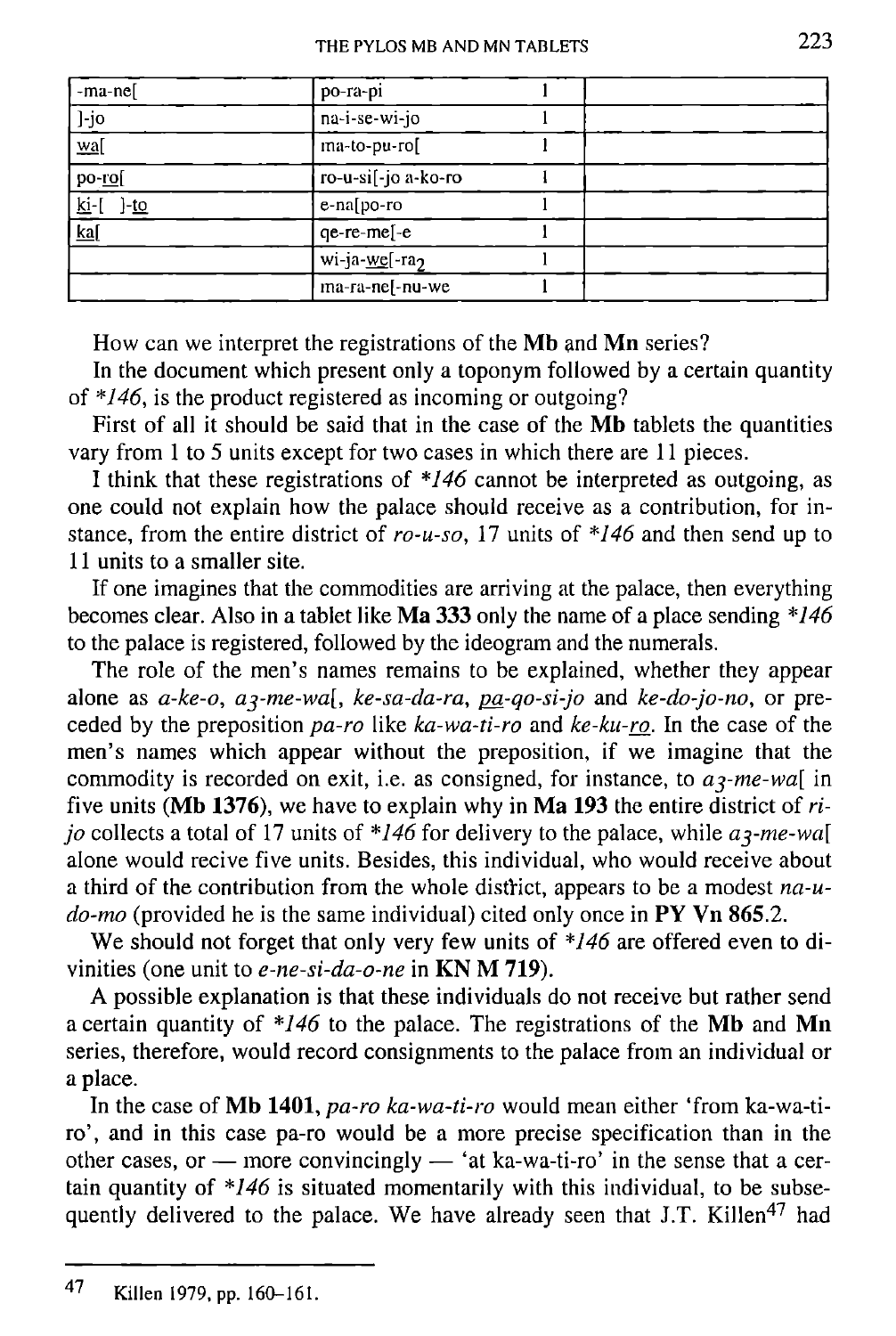suggested that in **KN** Ld **584**.2 *pa-ro* followed by the man's name *e-ta-wo-newe* could be translated as 'at *e-ta-wo-ne-u',* in the sense that, at the time of the tablet's inscription, the textiles to be manufactured were still with this individual to be sent to the palace at a later stage.

Let us try to understand what the role of these individuals could have been.

The best known are *ke-sa-da-ra, a-ke-o, a^-me-wa* and *pa-qo-si-jo.* 

In PY Fg 368 *ke-sa-da-ra* receives five units of wheat and five of figs and in PY Fg 828 five units of wheat.

*a-ke-o* has numerous attestations in the texts in linear B, particularly in the **Cn** and **Cc** series of Pylos, from which he appears to be a 'collector'.

*a^-me-wa,* as we have seen, appears in a list of *na-u-do-mo.* 

*pa-qo-si-jo* is a bronze-smith active in *ro-u-so.* 

It is hard to tell whether these deliveries of *\*146* to the palace are contributions from individuals from a certain place, and therefore to be regarded as part of the contribution from that place, as in the case of the **Mc** series from Knossos, where individuals are recorded contributing four commodities directly to the palace.

I think that it is more likely that these four characters are not just contributors, but rather individuals involved in the collection and processing of *\*146*  originating from various places in the kingdom of Pylos. This would explain logically why a certain quantity of *\*146* is temporarily kept with these individuals.

Besides, the role of link between the palace and other individuals has been ascertained for both *a-ke-o* and *ke-sa-da-ra.* The role of 'collector' has already been established for *a-ke-o.* In the case of *ke-sa-da-ra* it is impossible to imagine that 10 units of wheat and five of figs were for personal consumption. It is logical to assume that *ke-sa-da-ra* gets from the palace wheat and figs for consumption by the staff performing some activities under his supervision. These activities would be related to the collection or manufacture of *\*146* in the various villages.

If we analyse the toponyms and men's names appearing in the **Mb** and **Mn**  series, we realize that some occur in both series. For instance, among the men's names, *ke-sa-da-ra* appears in **Mb 1380** and **Mn 1368,** while among the toponyms  $e$ -na-po-ro[ appears in Mb 1435 and Mn 1408  $(e \cdot na[po \cdot ro)$ , and  $a\cdot p \cdot te$ *we[* of **Mn 1371,** is probably the same place which appears in **Mb 1377** *(wa-a2 te-pi).* Both series record exclusively quantities of *\*146,* but whereas the **Mb**  tablets are very simple registrations, nearly always on one line only, inscribed on tablets in the shape of 'palm leaf', the **Mn** tablets have more lines and are in the form of 'page'. All this could lead us to believe that the **Mn** tablets represent a recapitulation of the texts of the **Mb** series. Moreover, whereas in the **Mb** series (see table 1) we have 6 men's names and **7** identifiable toponyms, in the **Mn** series (see table 2) the toponyms are 25 as opposed to just 3 men's names, which seems logical, as a recapitulative document could recap under one toponym the preliminary data relating to more men's names and toponyms listed in the **Mb** tablets.

If we consider the toponyms in these two series (see table 3) we realize that a significant portion also appear in the **Na** and **Nn** series of Pylos.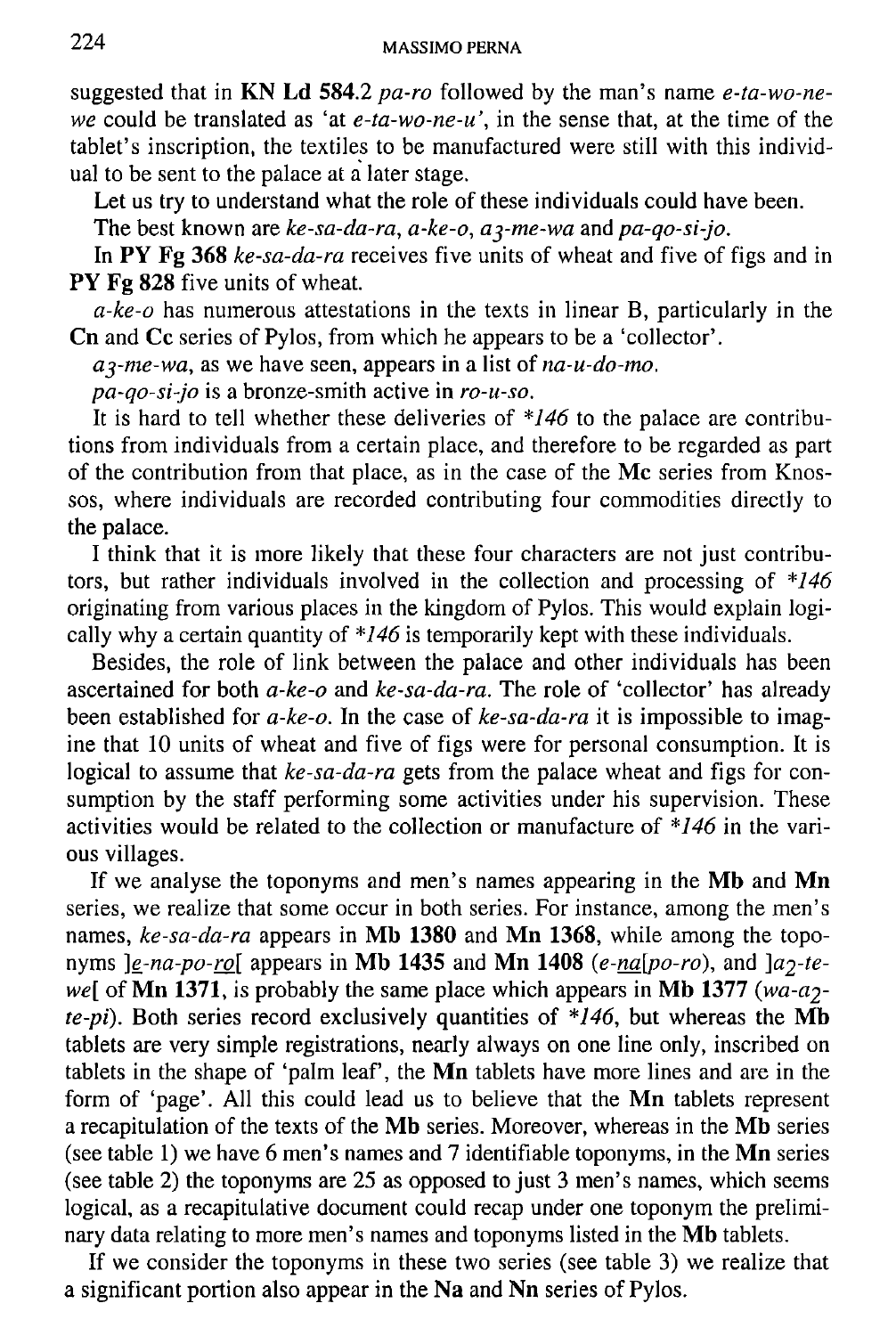| Mb and Mn Tablets             |                      | Na and Nn Tablets              |               |  |
|-------------------------------|----------------------|--------------------------------|---------------|--|
| e-ri-no-wo-te                 | (Mn 456)             | e-ri-no-wo                     | (Na 106)      |  |
| me-te-to                      | (Mn 456)             | me-te-to                       | (Na 337)      |  |
| ref<br>$\overline{\text{ro}}$ | (Mn 456)             | re-u-ko-to-ro                  | (Na 419)      |  |
| e-wi-te-wi-jo                 | (Mn 456)             | e-wi-te-wi-jo                  | (Na 245)      |  |
| sa-ri-nu-wo-te                | (Mn 456)             | $sa-ri-nu[.]$ te               | (Na 544+1094) |  |
| qe-re-me-[                    | (Mn 1409)            | qe-re-me-e                     | (Na 540)      |  |
| ]ka-a-ki-ri[                  | (Mb 1432)            | pa-ka-a-ka-ri                  | (Na 926) or   |  |
| ed la-ki-ri                   | (Mb 1363)            | Ja <sub>2</sub> -ke-wo-a-ki-ri | (Na 928)      |  |
| wa-a <sub>2</sub> -te-pi      | (Mb 1377)            | wa-a <sub>2</sub> -te-pi       | (Na 1009)     |  |
| $]a_2$ -te-we $[$             | (Mn 1371)            |                                |               |  |
| e-na-po-ro                    | (Mb 1435 ed Mn 1408) | е-па-ро-го                     | (Nn 228)      |  |
| ro-o-wa                       | (Mn 1408 e 1370)     | ro-o-wa                        | (Nn 228)      |  |
| po-ra-pi                      | (Mn 1408)            | po-ra-pi                       | (Nn 228)      |  |
| o-no-ka-raf-o-re              | (Mn 1412)            | lno-ka-ra-o-re                 | (Na 1038)     |  |
| a-pi-no-e-wi-jo               | (Mb 1396)            | a-pi-no-e-wi-jo                | (Nn 228)      |  |

### **Table 3)**

How can we explain the fact that these toponyms appear in both the series which records linen and in the **Mb** and **Mn** tablets?

From the analysis of the attestations of *\*146* (particularly **PY Un 1322**.4 and **KN J 693.1)** it becomes evident that one of the materials employed in the manufacturing of this textile *\*146* is without doubt linen.

When we read in the **Ma** tablets that, for instance, the district of *me-ta-pa*  supplies the palace with 28 units of *\*146,* this does not mean that these have been produced at *me-ta-pa,* but simply that they originate from the territory of which *me-ta-pa* is the principal centre.

It is clear, also, that in the same territory where a certain commodity is produced, there can be 'ateliers' where that commodity is processed into the end product.

The toponyms which are common to the **Mb/Mn** and **Na/Nn** series only show that part of the *\*146* sent to the palace and manufactured with linen, originates from villages where the linen was produced.

This circumstance raises a question. If the texts mention *\*146* in wool and linen, why in the **Ma** tablets, which record the arrival of these commodities at the palace, is only the ideogram *\*146* used, without indication of either linen or of wool?

In my opinion one material does not exclude the other. I believe that the quantities of *\*146* recorded per single district do not refer to only one type of textile, but that only the total number of garments *\*146* sent to the palace from each district was recorded. On the other hand, it would not make sense to think that all the garments requested by the palace would be the same size, considering that the recipients could be slightly or heavily built. On the other hand, in the texts there exists the variant *me-sa-to* 'medium quality' or 'medium size', but in none of the **Ma** tablets is there mention of a similar type of *\*146.* Likewise, the skins recorded by ideogram *\*152* do not present any specification of quality, whether cow-, sheep- or goat skins.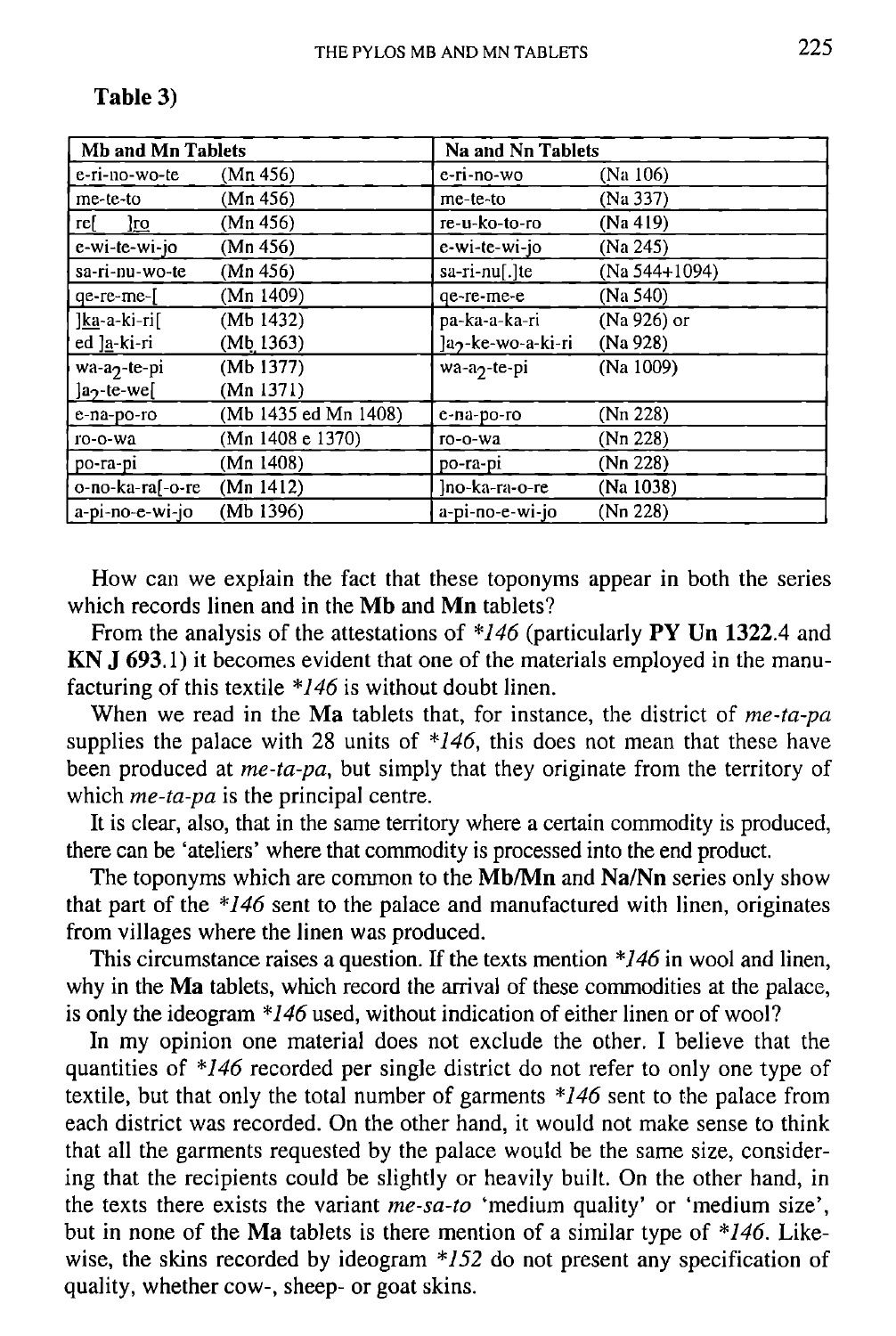On the other hand, even if the *\*146* recorded in **Ma** were of linen only, we would still be missing a distinction between the *\*146* made of ordinary linen and those made of special linen *(ri-no- re-pa-to)* or an indication of the different sizes.

The explanation is probably that the **Ma** series only registers the number of garments which every district had to contribute, otherwise we would have a long list of details pertaining to the different types of garments. It is logical to assume that the proportion between *\*146* of wool and linen was well known to both the single villages and the palace, and it was not recorded in the **Ma** tablets.

Let us try to clarify the relationship between the **Mb** and **Mn** series on the one hand, and the **Ma** series on the other hand.

As discussed, everything seems to suggest that the **Mb** and **Mn** tablets are registrations of *\*146* arriving at the palace, whether directly from a place, or through individuals who had the task of organizing the collection in the villages and eventually the transformation of the product.

But in what way do **Mb/Mn** registrations overlap those of the **Ma** series?

If we consider tablet **Ma 126,** we can observe that it presents a totally different scheme from those of the other tablets in the same series. A minor site, *si-rewa* is cited in connection with a debt from the previous year for the products *\*146, RI* and *KE.* 

**Ma 126** (S90 H 2)

i-na-ma-ta

.1 pe-ru-si-nu-wa, si-re-wa, o-pe-ro, do-si-mi-ja

.2 *\*146 3 RIM IKE Ml* 

Tablet **Ma 225** cites a debt relating only to *re-u-ko-to-ro,* which appears here to be one of the villages of the district *pi-\*82,* homonym of the main centre of the Further Province.

These are the only two cases in which the names of smaller villages appear, and these contributions are a trace of the preliminary registrations of the **Ma**  tablets.

The village of *si-re-wa* also appears in tablet **Mn 456,** which records contributions of *\*146* from various places including *ro-u-so.* 

Also in tablet **Mn 162** there appears a toponym also attested in the **Ma** tablets,  $a$ -sa-ti-ja (Ma 397,  $a$ -[.]ta<sub>2</sub>) and the same ideogram \*146.

Like the **Mn** tablets, also the **Mb** tablets only record quantities of *\*146* and also in this case a toponym, *ro-u-so,* is in common with the tablets **Ma.** 

There are, therefore, three elements common to the **Ma** and **Mb/Mn** tablets: the presence of ideogram *\*146* and two toponyms.

Moreover, the scribe of the **Ma** series, S90 H2, has also inscribed the two tablets **Mn 162** and **456,** which originate, it should be remembered, from room 8, like the **Ma** tablets.

This same scribe is also the author of the registration on sealings **Wr 1457**  which shows ideogram *\*152* (one of the six which appear in the **Ma** series) and **Wa 730** which shows the word *do-si-mi-ja-qe,* also present in **Ma 126**.2 *(do-si-mija).*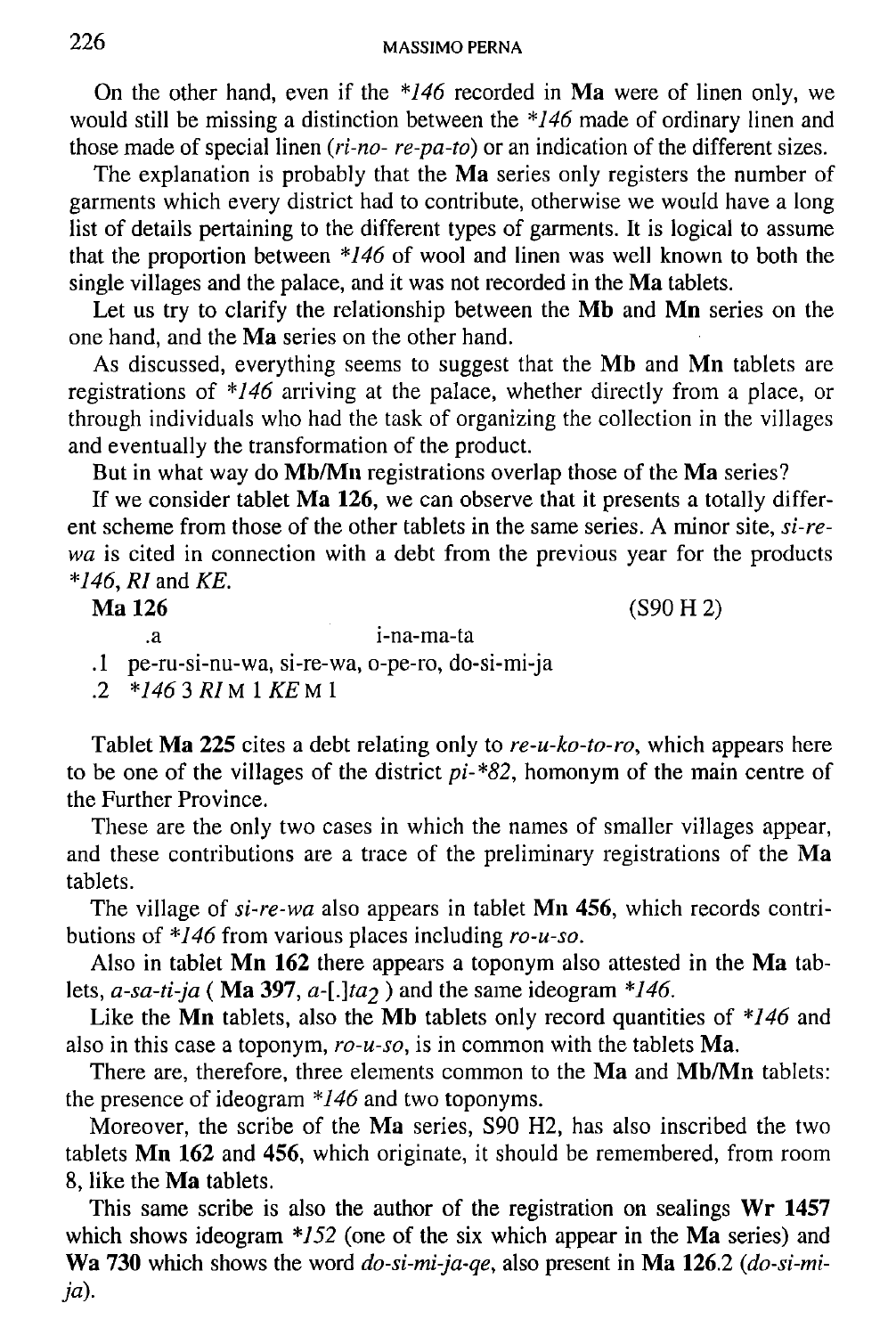Sealing Wr **1457** was attached to a knot or a string which closed a box or a basket, which probably contained the tablets recording the arrivals of  $*152$  to the palace, or was attached to the strings of a bale which contained the product itself.

Already on the occasion of the conference POLEMOS I underlined that there is enough evidence to suggest that tablets **Ma 126, Mn 11, Mm 162, Mn 456**  and sealings **Wr 1457** and **Wa 730** are preliminary documents, waiting to be incorporated into the **Ma** breakdown.

Also J.T. Killen<sup>48</sup> has proposed, but only for **Mn 162** and **Mn 456**, that these two documents «were detailed breakdowns of the contributions of this commodity from various places and persons within the Ma districts a-si-ja-ti-ja and ro-u-so respectively.».

Moving from my previous viewpoint and the authoritative opinion of Killen, it seems to me that there is enough evidence to consider the **Mb/Mn** registrations as preliminary documents to the **Ma** tablets.

**I** believe that the **Mb** and **Mn** documents would have been inscribed in the vicinity of the collection place of *\*146,* where they would have been prepared as short notes concerning one individual or village, and later on, once a certain number of data had been collected, these would have been transcribed in the **Ma**  Tablets.

But how can we explain the fact that except for **Mn 162** and **456** the vast majority of the registrations **Mb/Mn** belong to scribes differents from that of the Ma series? And how is it possible to explain, on the other hand, that **Mn 162**  and **456** have been inscribed by the same scribe as that of the Ma tablets?

The answer to these questions has been convincingly provided by C. W. Shelmerdine<sup>49</sup>.

The American scholar in a recent contribution presents a reconstruction which coincides perfectly with what we hypothesised above in respect of the purpose of the **Mb** and **Mn** tablets. She proposes, in fact, that the Southwestern Building represents a separate department of the palace specialising in the collection and monitoring of *\*146* and maintains, furthermore, that the registrations **Mb** and **Mn** were provisional registrations made by different scribes. At a certain point in the year, the central administration of the Archive Complex would examine the balance of *\*146* and scribe S90 H2 would transcribe on to tablets of type **Mn 162** and **456** the data from the **Mb/Mn** tablets which were then used to obtain the complete balance, the one recorded in the **Ma** tablets.

C.W. Shelmerdine thus explains convincingly how the scribes of the **Mb** and **Mn** tablets, except for **Mb 162** and **456,** are different from those of the **Ma** tablets and, vice-versa, why these two documents are of the same scribe as that of the **Ma** tablets.

At this point, we can add that at the time of the destruction of the Pylos palace, not all of *\*146* had been delivered to the palace, as is shown by the **Ma**  tablets, which record a debt; it is evident that a part of the registrations of the

<sup>48</sup> **Killen 1996, p. 147.** 

<sup>49</sup> **Shelmerdine [forhcoming]**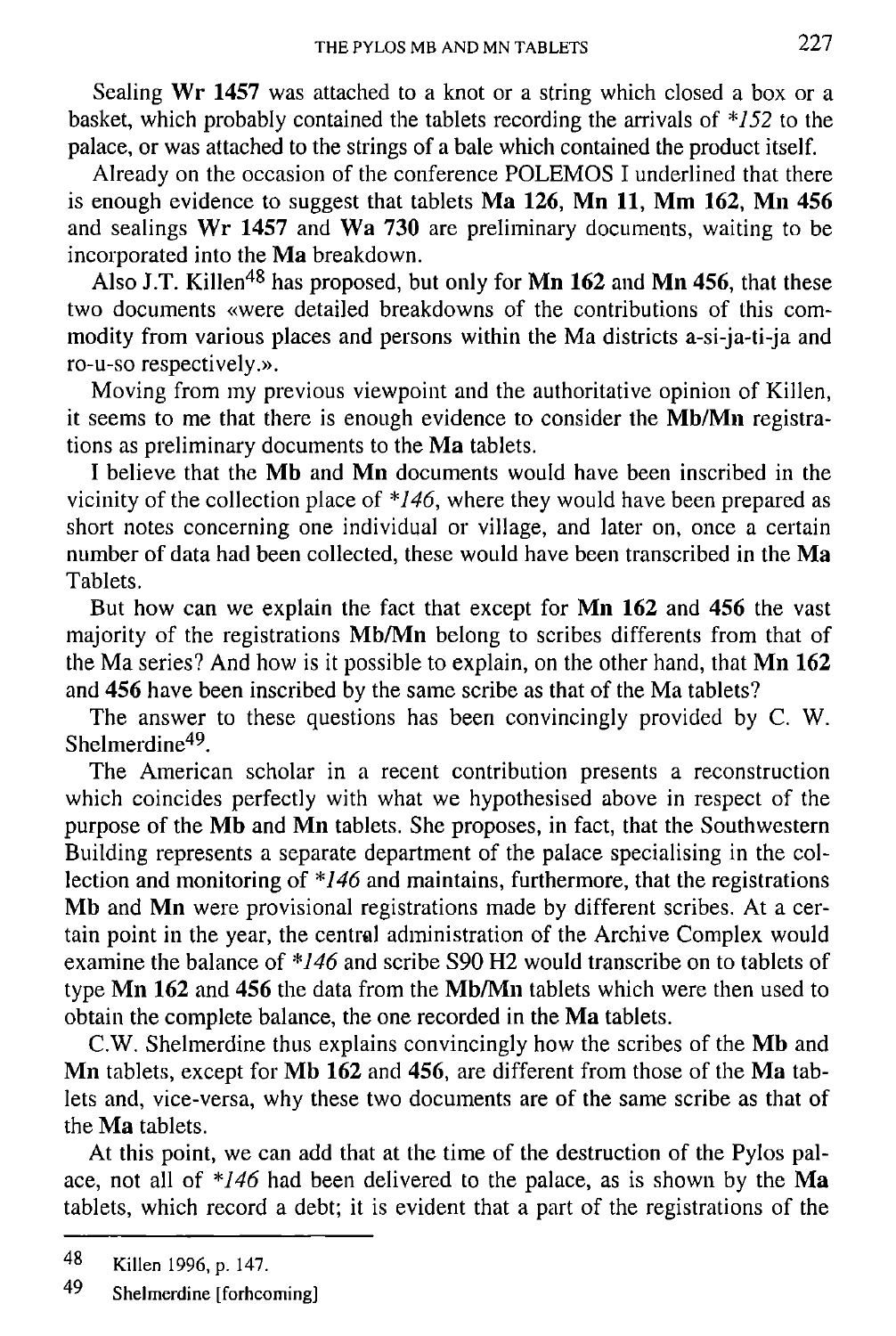deliveries made to the palace **(Mb/Mn** tablets), were still waiting to be transcribed on to the **Ma** tablets.

#### **REFERENCES**

- **BENNETT Jr, E.L. 1992. "A selection of Pylos Tablet Texts," in** *MYKENAIKA, Acies du lXe Colloque international sur les textes myceniens el egeens,( Athenes, 2-6 octobre 1990),* **J.-P. OLIVIER** *6d.,* **Supplement 25 du** *BCH,* **Paris, pp. 103-127.**
- **BENNETT Jr, E.L and J.-P. Olivier. 1973.** *The Pylos Tablets Transcribed. Part I: Texts and Notes,* **Roma.**
- **BENNETT Jr, E.L., Melena.J.L., Olivier, J.-P., Palaima, Th.G. [forthcoming].** *The Palace of Nestor at Pylos in Western Messenia, (=PofN)* **vol. IV. The Inscribed Documents.**
- **CHADWICK, J. 1975. "ΕΣΤΙ ΠΥΛΟΣ ΠΡΟ ΠΥΛΟΙΟ,"** *MINOS* **14, 1973, pp. 39-59.**
- **HlLLER, S. 1972.** *Studien zur Geographie des Reiches urn Pylos nach den mykenischen und homerischen Texten.* **Osterreichische Akademie der Wissenschaften, Verbffentlichungen der Kommission fur mykenische Forschung, herausgegeben von Fritz Schachermeyer, Wien.**

**JORRO, F.A. 1993.** *Diccionario micenico,* **Madrid.** 

- **KlLLEN, J.T. 1979. "The Knossos Ld(l) Tablets,"** *Colloquium Mycenaeum, Actes du sixieme Col*loque international sur les textes mycéniens et égéens tenu à Chaumont sur Neuchâtel du 7 au *13 septembre 1975, Neuchatel,* **E. Risch and H . Miihlestein, eds., pp. 151-181.**
- **KILLEN, J.T. 1996. "Administering a Mycenaean Kingdom: Some Taxing Problems,"** *B1CS* **41, pp. 147-148.**
- **LANG, M. 1961. "The Palace of Nestor Excavations at Pylos," Part U,** *AJA* **65, pp. 158-163, pis. 56-59.**
- **LEJEUNE, M. 1971a. "Notes myceniennes," in** *Memoires de Philologie Mycenienne* **II, pp. 359- 375, Roma.**
- **LEJEUNE, M. 1971b. "La postposition -Se en micenien,"** *in Memoires de Philologie Mycenienne* **II, pp. 253-265, Roma.**
- **LINDGREN, M. 1973.** *The People of Pylos,* **Uppsala.**
- **MELENA, J.L. 1975.** *Studies on Some Mycenaean Inscriptions from Knossos Dealing with Textiles, Minos* **Supplement 5, Salamanca.**
- **MELENA, J.L. 1997. "133 Joins and Quasi-joins of Fragments in the Linear B Tablets from Pylos,"**  *Minos* **29-30, 1994-1995, pp. 271-288.**
- **MELENA, J.L. 2001.\_63 Joins and Quasi-Joins of Fragments in the Linear B Tablets from Pylos ,"**  *Minos* **35-36, 2000-2001, [forthcoming].**
- **NOSCH, M.L. 2000,** *The Organization of the Mycenaean Textile Industry,* **Ph.D. thesis submitted to Universitat Salzburg, May 2000.**
- **OLIVIER, J.-P., MELENA, J. L. and Piteros, Ch. 1997. "Les inscriptions en lineaire B des Nodules de**  Thèbes (1982) :La Fouille, les documents, les possibilités d'interpretations," *BCH* 114, pp. 103-184.
- **PALAIMA, T.G. 1988.** *The Scribes of Pylos,* **Roma.**
- **PERNA, M. 1999. "Fiscalita ed emergenza a Pilo," in** *POLEMOS.Le contexte guerrier en egee a l'Âge du Bronze, Actes de la 7<sup>e</sup> Rencontre égéenne internationale.Université de Liège, 14-17 avril 1998,* **R. Laffineur ed., pp. 381-386, Liege.**
- **RUUGH, C.J. 1967.** *Etudes sur la grammaire el le vocabulaire du grec mycenien,* **Amsterdam.**
- **SAINER, A. P. 1976. "An Index of the Place Names at Pylos,"** *SMEA* **17, pp. 17-63.**
- **SHELMERDINE, C. W. [forthcoming]. "The Southwestern Department at Pylos" in** *A-NA-QO-TA. Studies Presented to J. T. Killen, Minos* **33-34, 1998-1999.**
- **VENTRIS, M and Chadwick, J. 1973.** *Documents in Mycenaean Greek,* **Second Edition, Cambridge.**

**Massimo Perna Via Giuseppe Martucci 48 80121 Napoli Italy**